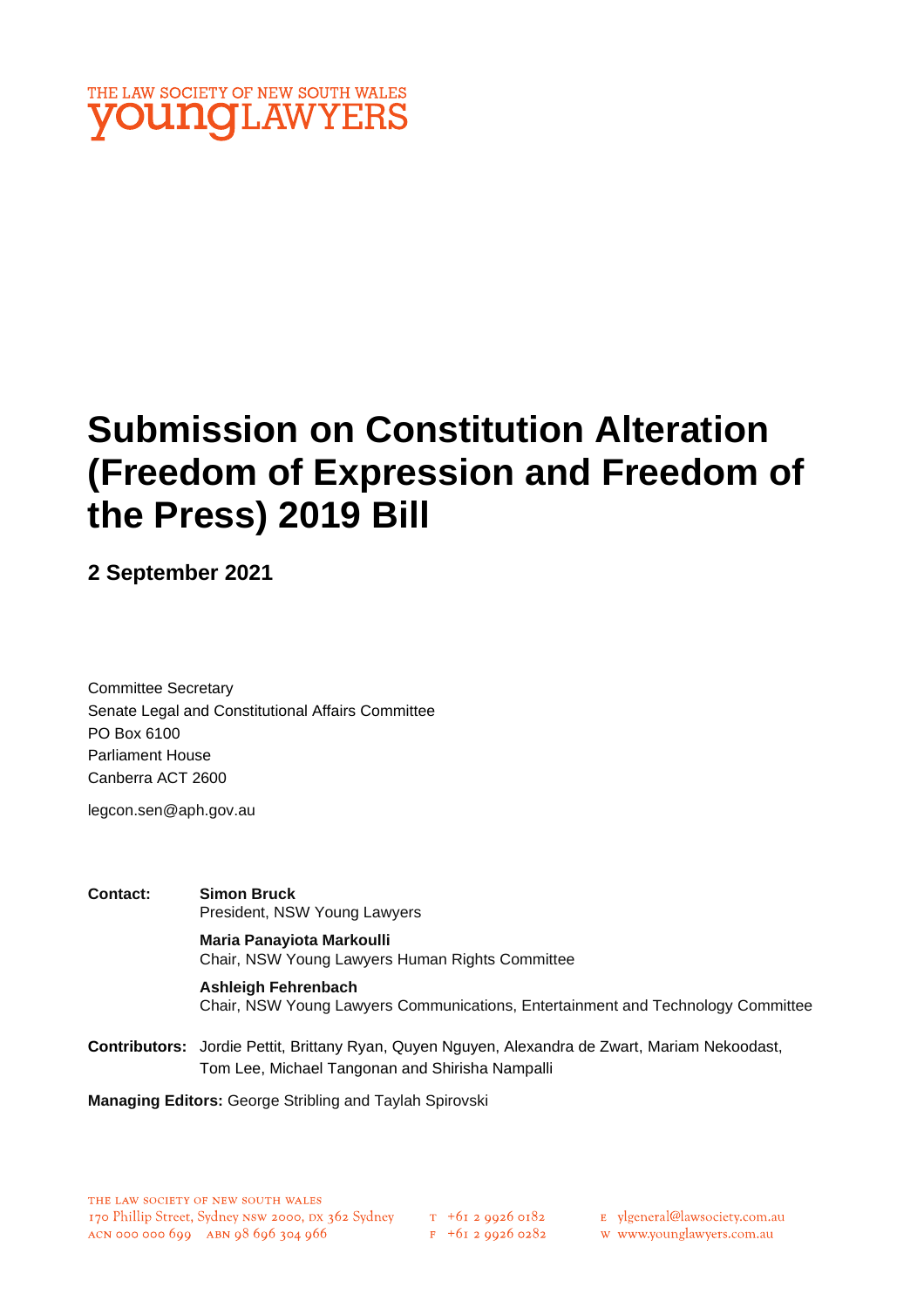The NSW Young Lawyers Human Rights Committee & Communications, Entertainment and Technology Law Committee (**the Committees**) make the following submission on the Constitution Alteration (Freedom of Expression and Freedom of the Press) 2019 Bill (**the Bill**).

# **NSW Young Lawyers**

NSW Young Lawyers is a division of The Law Society of New South Wales. NSW Young Lawyers supports practitioners in their professional and career development in numerous ways, including by encouraging active participation in its 15 separate committees, each dedicated to particular areas of practice. Membership is automatic for all NSW lawyers (solicitors and barristers) under 36 years and/or in their first five years of practice, as well as law students. NSW Young Lawyers currently has over 15,000 members.

The NSW Young Lawyers Human Rights Committee comprises of all those interested in human rights law, including lawyers working in academia, for government, private and the NGO sectors and other areas of practice that intersect with human rights law, as well as barristers and law students. The objectives of the Human Rights Committee are to raise awareness about human rights issues and provide education to the legal profession and wider community about human rights and their application under both domestic and international law. Members of the Human Rights Committee share a commitment to effectively promoting and protecting human rights and to examining legal avenues for doing so. The Human Rights Committee takes a keen interest in providing comment and feedback on legal and policy issues that relate to human rights law and its development and support.

The NSW Young Lawyers Communications, Entertainment and Technology Law Committee (**CET Committee**) aims to serve the interests of lawyers, law students and other members of the community concerned with areas of law relating to information and communication technology (including technology affecting legal practice), intellectual property, advertising and consumer protection, confidential information and privacy, entertainment, and the media. As innovation inevitably challenges custom, the CET Committee promotes forward thinking, particularly with respect to the shape of the law and the legal profession.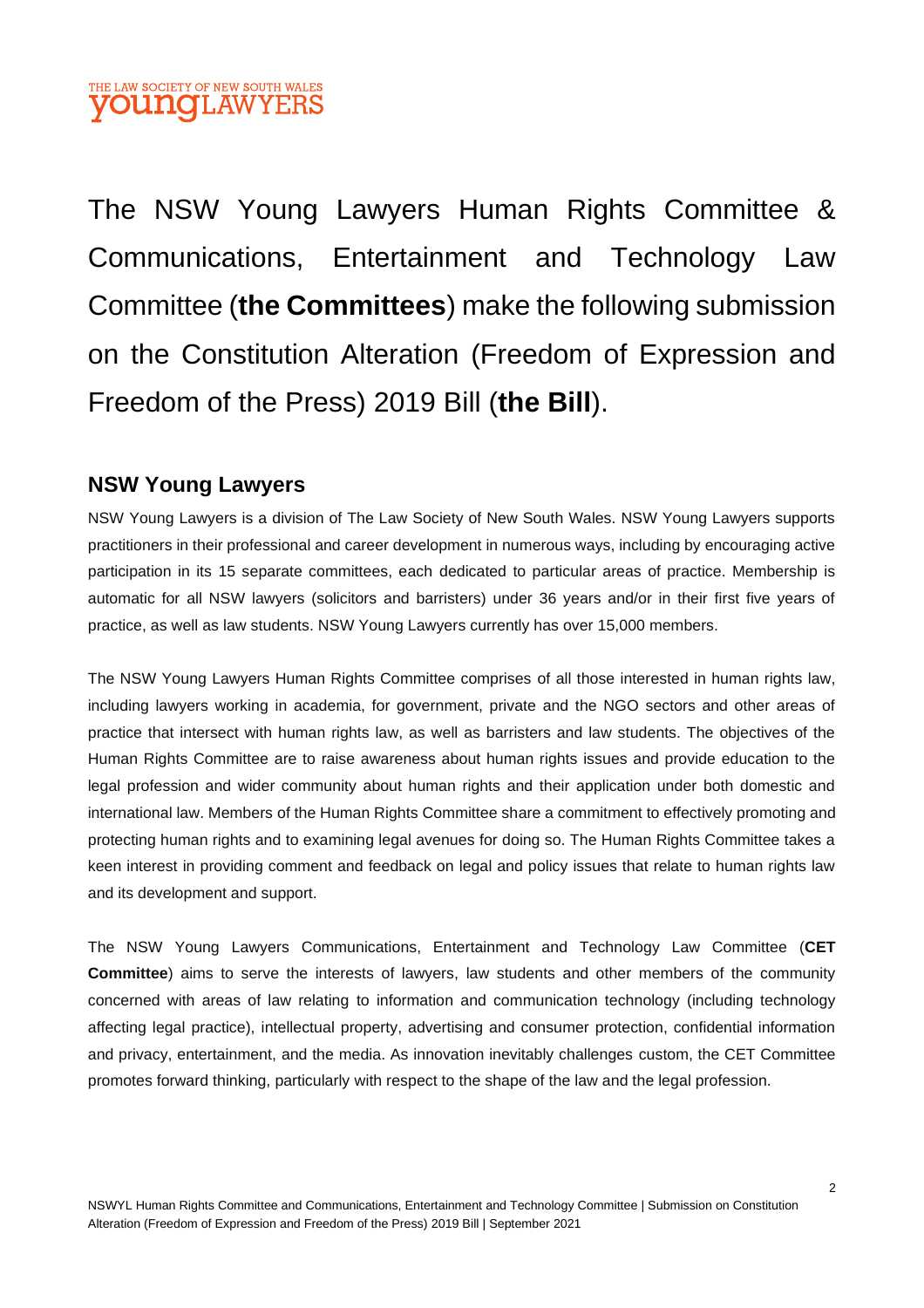# **Summary of Recommendations**

- 1. The Committees recommend the following amendments to section 80A as proposed by the Bill:
	- a. The inclusion of a definition section that provides the meaning of 'reasonable' and 'justifiable', and therefore what this limitation is intended to encompass;
	- b. Further clarity in the Second Reading Speech and/or Explanatory Memorandum to assist in the interpretation of 'an open, free and democratic society' for the purposes of assessing what is reasonable and justifiable in that context;
	- c. An amendment of the wording of proposed section 80A to read as 'reasonable, proportionate and justifiable' in order to import the existing considerations at common law (both state and federal), and from international jurisdictions that have legislated explicit freedoms of expression in similar terms; and
	- d. The incorporation of an explicit provision ensuring that protections against hate speech are not overridden.
- 2. The Committees recommend that the Senate Standing Committee ensure that any legal protection of freedom of expression complies with Australia's obligations under international human rights conventions, including, but not limited to, the ICCPR.
- 3. The Committees recommend that proposed section 80A be a part of a comprehensive charter of human rights.

# **Part One: Section 80A of the Bill — What is the scope of 'reasonable and justifiable'? How does this interact with the pre-existing implied freedom of political communication? Does it expand it? Limit it?**

A constitutional protection for freedom of expression is essential to democracy. As mentioned in the Explanatory Memorandum to the Bill, freedom of expression is important to enable progress and development in society, and to hold power to account. Theorists propound that freedom of expression is important for the discovery of truth,<sup>1</sup> to enable and encourage widespread participation in representative government,<sup>2</sup> and as essential to human autonomy and dignity.<sup>3</sup> The scope of this protection for freedom of expression needs to be appropriately drafted to ensure it is neither too restrictive, thus limiting its effect; nor too broad, thereby

<sup>1</sup> See, for example, John Stuart Mills, 'On Liberty' in John Gray (ed), *On Liberty and Other Essays* (Oxford University Press, 1998).

<sup>&</sup>lt;sup>2</sup> See, for example, David Rolph, *Media Law* (Oxford University Press, 2<sup>nd</sup> ed, 2015) 21.

<sup>3</sup> See, for example, Thomas Scanlon, 'A Theory of Freedom of Expression', in Ronald Dworkin (ed), *The Philosophy of Law* (Oxford University Press, 1977), 163, 167; Ronald Dworkin cited in Harry Melkonian, *Freedom of Speech and Society: A Social Approach to Freedom of Expression* (Cambria Press, 2012) 129.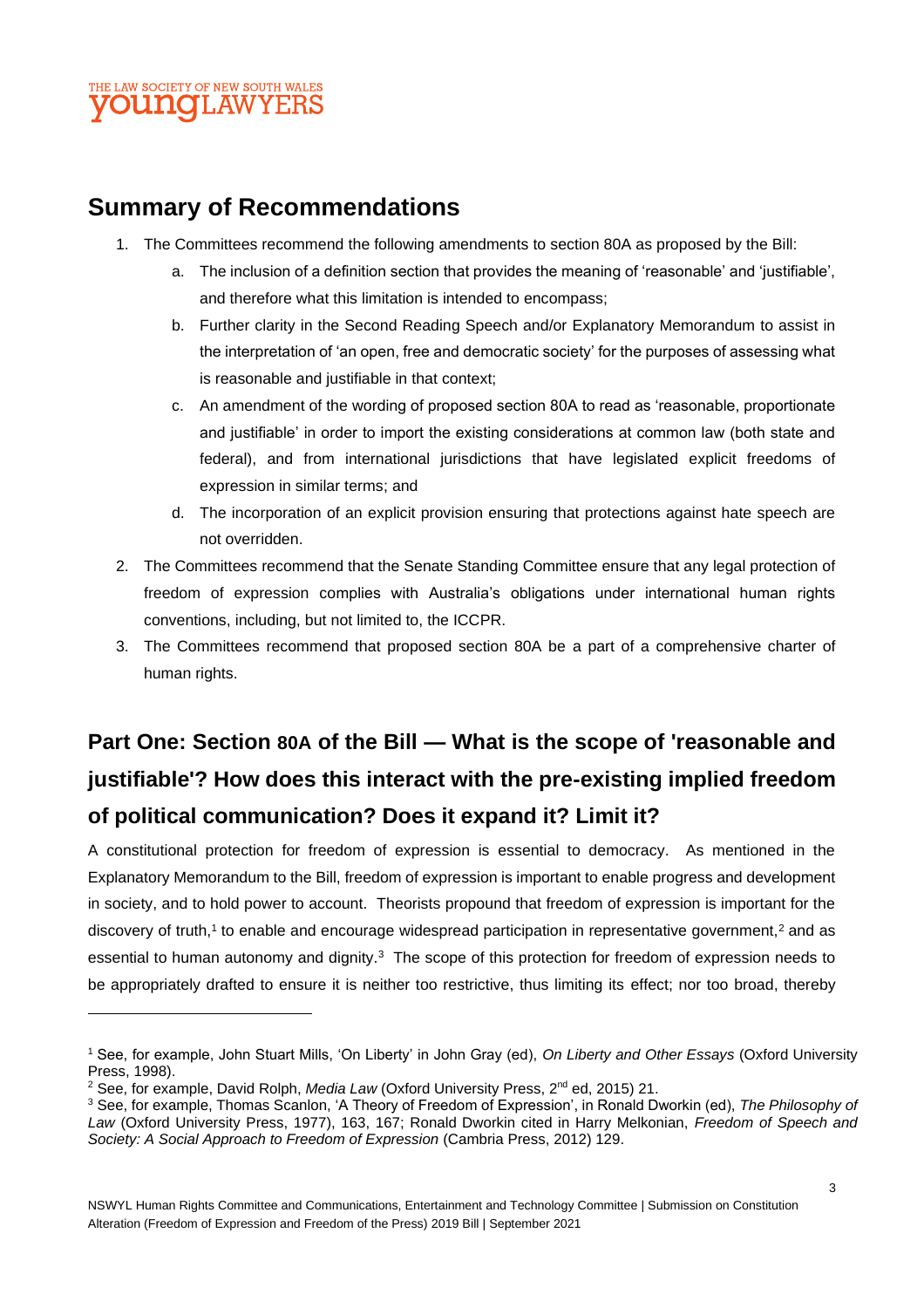

limiting the rights and protections of others in society, particularly vulnerable or minority groups (for example, by enabling hate speech).

# **I. The interpretation of the phrase 'reasonable and justifiable' domestically and internationally**

- 1. The Bill as currently drafted allows freedom of expression to be limited when a law 'is reasonable and justifiable in an open, free and democratic society'. Neither the Bill, nor the Explanatory Memorandum, explain what is meant by this phrase. However, the Explanatory Memorandum provides some examples of what might be encompassed within the meaning of a 'reasonable and justifiable' limitation on freedom of expression, including censorship of national security information.<sup>4</sup>
- 2. To establish how such a limitation may be interpreted if incorporated into the Australian Constitution (**Constitution**) the interpretation of terms and phrases such as 'democracy' and 'reasonable and justifiable' in different jurisdictions are considered below.

#### *Australia*

- 3. The wording in the Bill models words used in each of the Human Rights Acts enacted in Queensland and Victoria.<sup>5</sup>
- 4. The limitation on freedom of expression in the *Human Rights Act 2019* (Qld) (*HRA (Qld)*) extends only to 'reasonable limits that can be demonstrably justified in a free and democratic society based on human dignity, equality and freedom'.<sup>6</sup> While similar in terms to the language of the Bill, this phrasing also includes further explanation that what is reasonable and justifiable in a 'free and democratic society' can be assessed by considering the impact on human dignity, equality and freedom. In particular, the *HRA (Qld)* provides a non-exhaustive list of the factors that may be relevant in determining if a limitation is 'reasonable and justifiable' in subsection 13(2), including:<sup>7</sup>
	- a) the nature of the human right;
	- b) the nature of the purpose of the limitation, including whether it is consistent with a free and democratic society based on human dignity, equality and freedom;
	- c) the relationship between the limitation and its purpose, including whether the limitation helps to achieve the purpose;
	- d) whether there are any less restrictive and reasonably available ways to achieve the purpose;
	- e) the importance of the purpose of the limitation;

<sup>4</sup> Explanatory Memorandum, Constitution Alteration (Freedom of Expression and Freedom of the Press), 3.

<sup>5</sup> *Human Rights Act 2019* (Qld) s 8(b); *Charter of Human Rights and Responsibilities Act 2006* (Vic) s 7(2).

<sup>6</sup> *Human Rights Act 2019* (Qld) s 13(1).

<sup>7</sup> *Human Rights Act 2019* (Qld) s 13(2).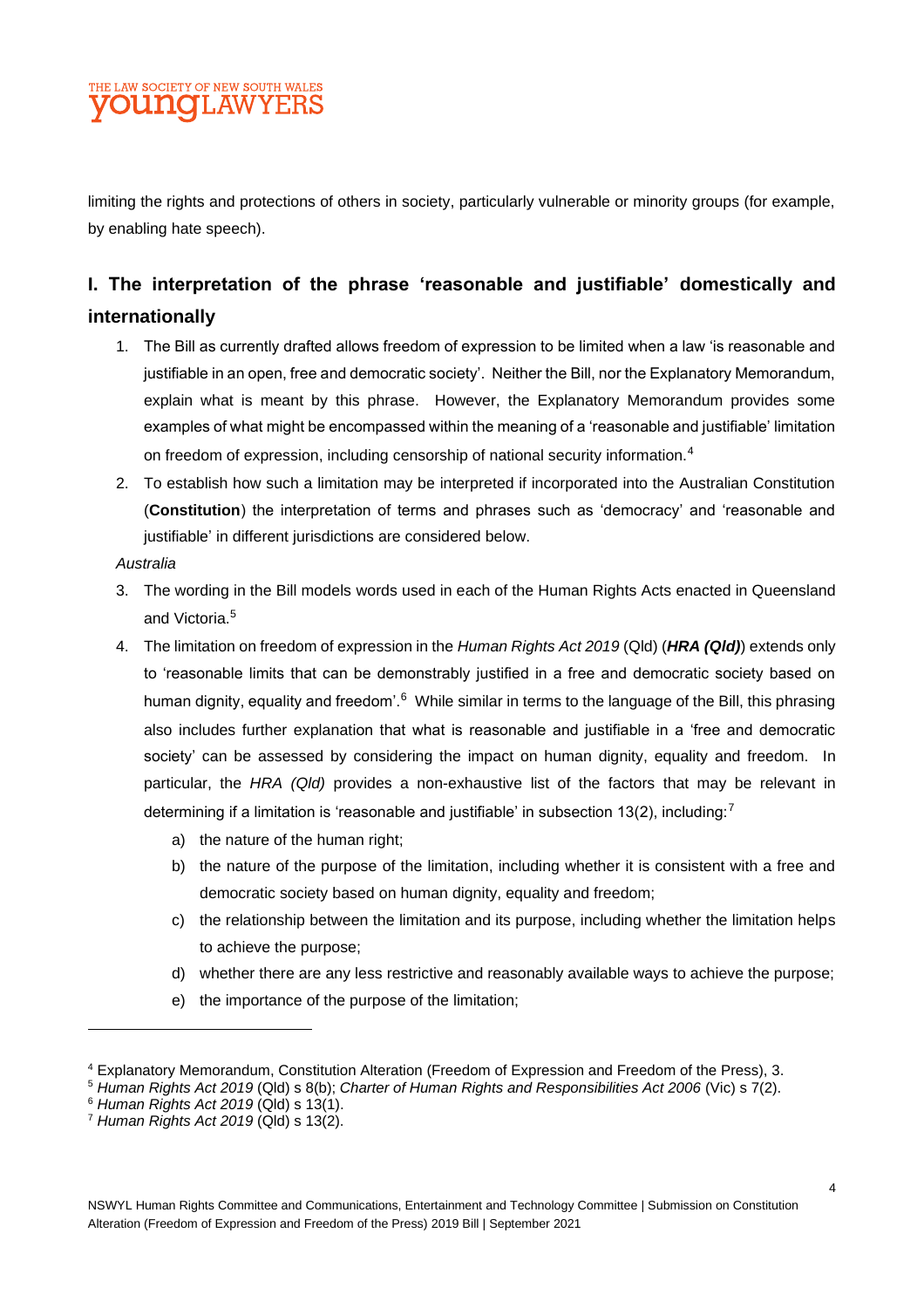

- f) the importance of preserving the human right, taking into account the nature and extent of the limitation on the human right; and
- g) the balance between the importance of the limitation and the importance of the human right.
- 5. Section 7(2) of the *Charter of Human Rights and Responsibilities Act 2006* (Vic) (*CHRRA (Vic)*) has a similar list of relevant considerations, and also introduces these considerations by reference to 'reasonable limits as can be demonstrably justified in a free and democratic society **based on human dignity, equality and freedom**' (emphasis added). Again, an additional explanation like this as to how the limitation should be interpreted is currently missing in the Bill at present.
- 6. In determining proportionality under s 7(2) of the *CHRRA (Vic)*, the High Court of Australia (**High Court**) approved the test used by the Canadian Supreme Court in *R v Oakes* [1986] 1 SCR 103 (*Oakes*). 8 This was summarised in *R v Chaulk* [1990] 3 SCR 1303 as follows:<sup>9</sup>

*The objective of the impugned provision must be of sufficient importance to warrant overriding a constitutionally protected right or freedom; it must relate to concerns which are pressing and substantial in a free and democratic society before it can be characterized as sufficiently important.*

*Assuming that a sufficiently important objective has been established, the means chosen to achieve the objective must pass a proportionality test; that is to say they must:*

- *(a) be 'rationally connected' to the objective and not be arbitrary, unfair or based on irrational considerations;*
- *(b) impair the right or freedom in question as 'little as possible'; and*
- (c) *be such that their effects on the limitation of rights and freedoms are proportional to the objective.*
- 7. While the Queensland and Victorian Acts provide more guidance on the limitations that may be considered 'reasonable and justifiable' than the constitutional amendment proposed in the Bill, even those Acts arguably do not go far enough. In *Momcilovic v The Queen* [2011] HCA 34, Heydon J criticised the limitation clause in section 7(2) of the *CHRRA (Vic)* because it 'contemplates the making of laws by the judiciary, not the legislature' and 'will lead to debates in which many different positions could be taken up.'<sup>10</sup> It may therefore be prudent for the Bill to be amended to provide clearer guidance on the specific circumstances that would lead to a 'reasonable and justifiable' limitation on freedom of expression. This may better ensure the protection operates as is intended. While this poses the corollary risk that the limitation cannot be as flexibly applied to future changes as otherwise might be

<sup>8</sup> *Momcilovic v The Queen* [2011] HCA 34 at [550] ('*Momcilovic*').

<sup>9</sup> *R v Oakes* [1990] 3 SCR 1303, [1335]-[1336].

<sup>10</sup> *Momcilovic*, [431].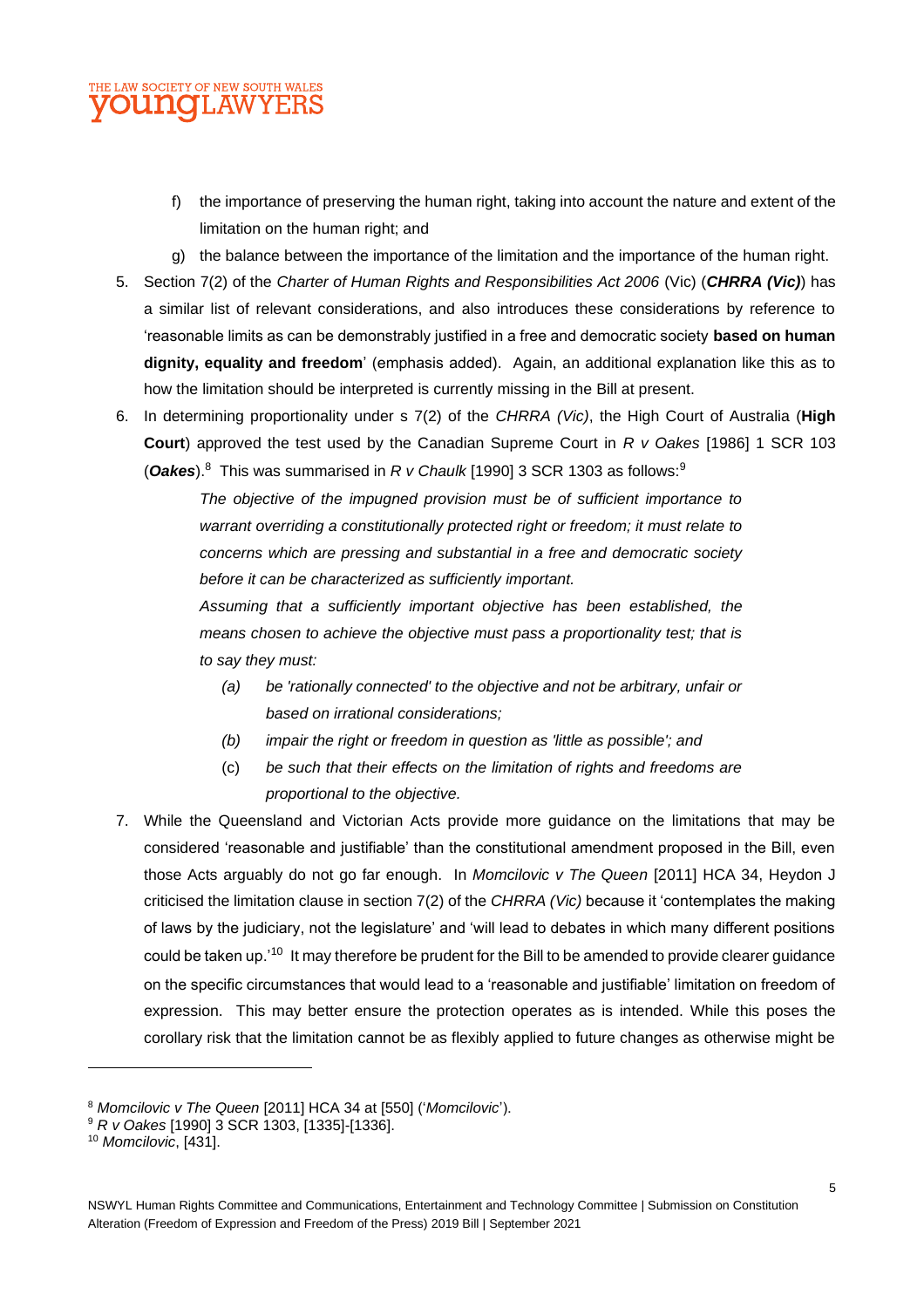

possible (e.g. technology developments or societal values), any limitation on human rights should be limited to only the most necessary of circumstances.

#### *Canadian Charter of Rights and Freedoms*

- 8. The *Canadian Charter of Rights and Freedoms* limits freedom of expression, using similar phraseology to that proposed in the Bill, and in the *HRA (Qld)* and *CHRRA (Vic)*, by reference to 'reasonable limits prescribed by law as can be demonstrably justified in a free and democratic society'.<sup>11</sup>
- 9. In addition to the proportionality test used in *Oakes*, the Supreme Court of Canada has long limited the protection of freedom of expression for the purpose of suppressing hate speech to protect members of identifiable groups.<sup>12</sup> These limitations were considered necessary and justifiable in a multicultural nation such as Canada.

#### *European Convention on Human Rights*

- 10. The European Convention on Human Rights (**ECHR**) goes further than the current terms of the Bill by specifying the situations in which freedom of expression may be limited. Article 10 of the *ECHR* allows for limitations if it is 'necessary in a democratic society, in the interests of national security, territorial integrity or public safety, for the prevention of disorder or crime, for the protection of health or morals, for the protection of the reputation or rights of others, for preventing the disclosure of information received in confidence, or for maintaining the authority and impartiality of the judiciary.'<sup>13</sup> What is 'necessary in a democratic society' may therefore be limited to those examples provided in the *ECHR*.
- 11. Under the *ECHR*, democracy has been characterised as the protection of the rights and interests of others.<sup>14</sup> Therefore, the substance of the limitation in the *ECHR* may be interpreted as ensuring expression does not unduly infringe upon the rights and freedoms of others.
- 12. In the case of *Perinçek v Switzerland*, the European Court of Human Rights emphasised the importance of freedom of expression as an 'essential [foundation] of a democratic society and one of the basic conditions for its progress'.<sup>15</sup> Only in extremely limited circumstances will restrictions on the freedom be upheld.

<sup>11</sup> *Canada Act 1982* (UK) c 11, sch B pt I ('*Canadian Charter of Rights and Freedoms*') s 1.

<sup>12</sup> *R v Andrews* [1990] 3 SCR 870.

<sup>13</sup> *Convention for the Protection of Human Rights and Fundamental Freedoms*, opened for signature 4 November 1950, 213 UNTS 221 (entered into force 3 September 1953) art 10 ('*ECHR*').

<sup>14</sup> Muhammad Ali Nasir, 'Negative Governmentality through Fundamental Rights: The Far Side of the European Convention on Human Rights' (2018) 24(4-5) *European Law Journal* 297, 310.

<sup>15</sup> *Perinçek v Switzerland* (European Court of Human Rights, Grand Chamber, Application No 27510/08, 15 October 2015), [196] (*'Perinçek*').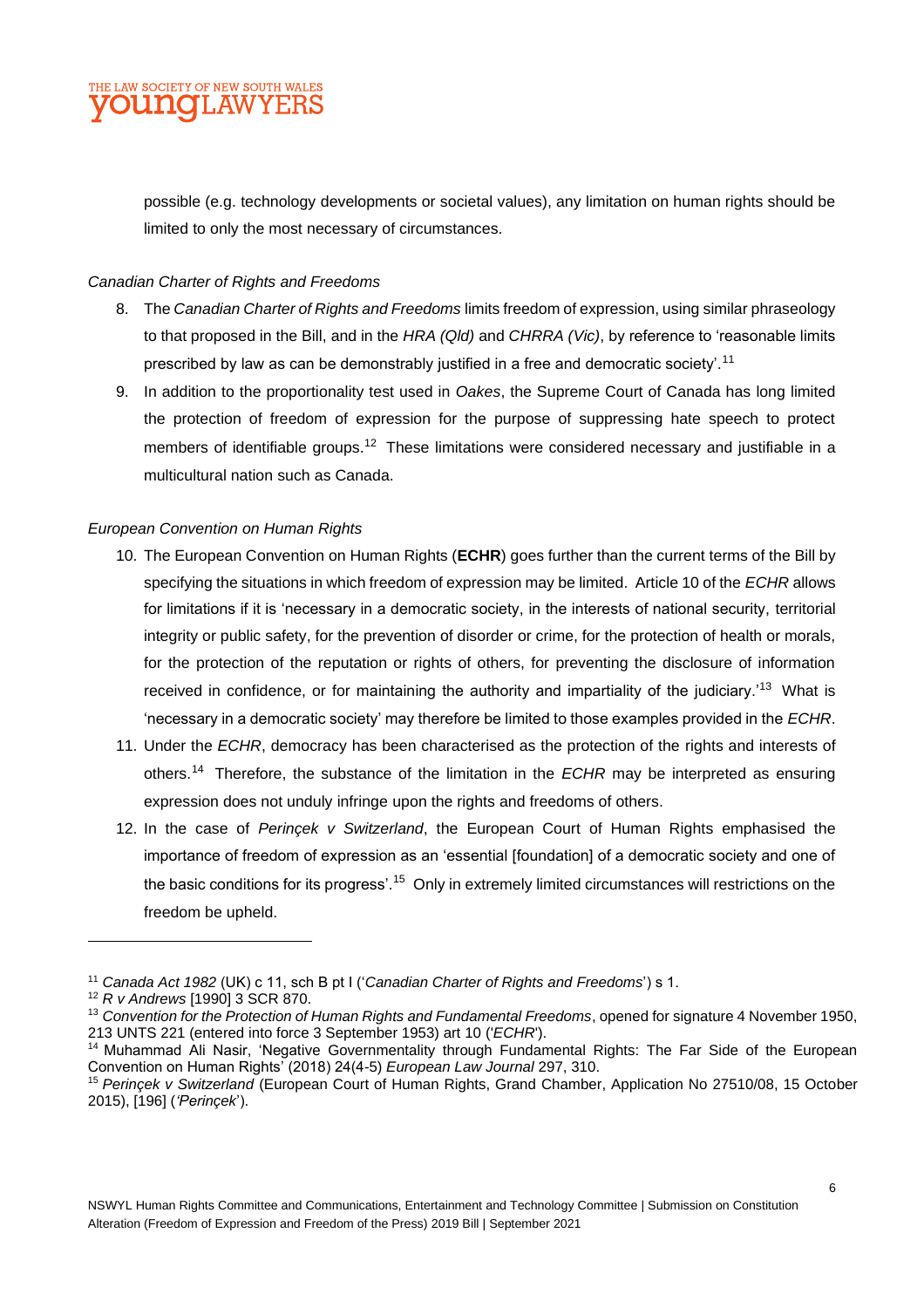

- 13. The European Court of Human Rights considered that 'necessary' required a 'pressing social need'.<sup>16</sup> Further, any restriction on the protection of freedom of expression must be proportionate to the legitimate aim the restriction is seeking to achieve. Significantly, the Court also stated that restrictions on 'political expression or debates on questions of public interest' would rarely be upheld.<sup>17</sup>
- 14. While the wording of the current Bill uses 'reasonable and justifiable' instead of 'necessary', the reasoning of the European Court of Human Rights provides important insight into how a court in Australia may interpret the limitations of the protection afforded by the Constitutional amendment.

#### **II. Implied freedom of political communication – history & development**

- 15. Prima facie, section 51 of the Constitution does not refer to a freedom of political communication. Nevertheless, the High Court has interpreted the Constitution as providing an *implied* freedom of political communication<sup>18</sup> in cases such as *Nationwide News v Wills* [1992] HCA 46 and *Australian Capital Television Pty Ltd v Commonwealth* [1992] HCA 45 (ACTV), and then clarified the textual foundation for the implied freedom in later cases that such as *Lange v Australian Broadcasting Corporation* [1997] HCA 25 (*Lange*) and *McGinty v Western Australia* [1996] HCA 48.<sup>19</sup>
- 16. Despite these common law authorities, recognition and development of the implied freedom of political communication has been described as 'controversial' and there is 'uncertainty about the foundation for, and nature and extent of, the' implied freedom. $^{20}\,$  Indeed, Stewart J has concerningly gone so far as to say that it is 'arguable that the implied freedom does not exist'. $21$
- 17. The implied freedom of political communication acts as a limitation on Parliament's legislative powers, ensuring that laws made by Parliament do not inhibit 'freedom of discussion of political and economic matters which is essential to sustain the system of representative government prescribed by the Constitution'. 22 The High Court's unanimous landmark judgment in *Lange* clarified the freedom was implied based on a reading of sections 7, 24, 64 and 128 of the Constitution, which, when taken together, indicated that:<sup>23</sup>

<sup>16</sup> *Perinçek*, [196].

<sup>17</sup> *Perinçek,* [197].

<sup>18</sup> Jamie Blaker, 'The hard problem of legality' (2019) 46(1) *University of Western Australia Law Review* 1, 36.

<sup>19</sup> Chris Bleby, 'Implied freedom of Political Communication - development of the test and tools', *Hanson Chambers* (Article, 2019) 1-4 <https://www.hansonchambers.com.au/wp-content/uploads/2019/11/Implied-freedom-of-Political-Communication-CPD.pdf> ('*Implied freedom of Political Communication*'); James Stellios, 'Using Federalism to protect political communication: implications from Federal Representative Government' (2007) 31 *Melbourne University Law Review* 239, 240 ('*Using Federalism to protect political communication*').

<sup>&</sup>lt;sup>20</sup> Stellios, 'Using Federalism to protect political communication', 240.

<sup>21</sup> *LibertyWorks Inc v Commonwealth of Australia* [2021] HCA 18, [249] ('*LibertyWorks*').

<sup>22</sup> *Australian Capital Television Pty Ltd v Commonwealth* [1992] HCA 45, [5]; Bleby, 'Implied freedom of Political Communication', 1.

<sup>23</sup> Stellios, 'Using Federalism to protect political communication', 243, citing *Lange*.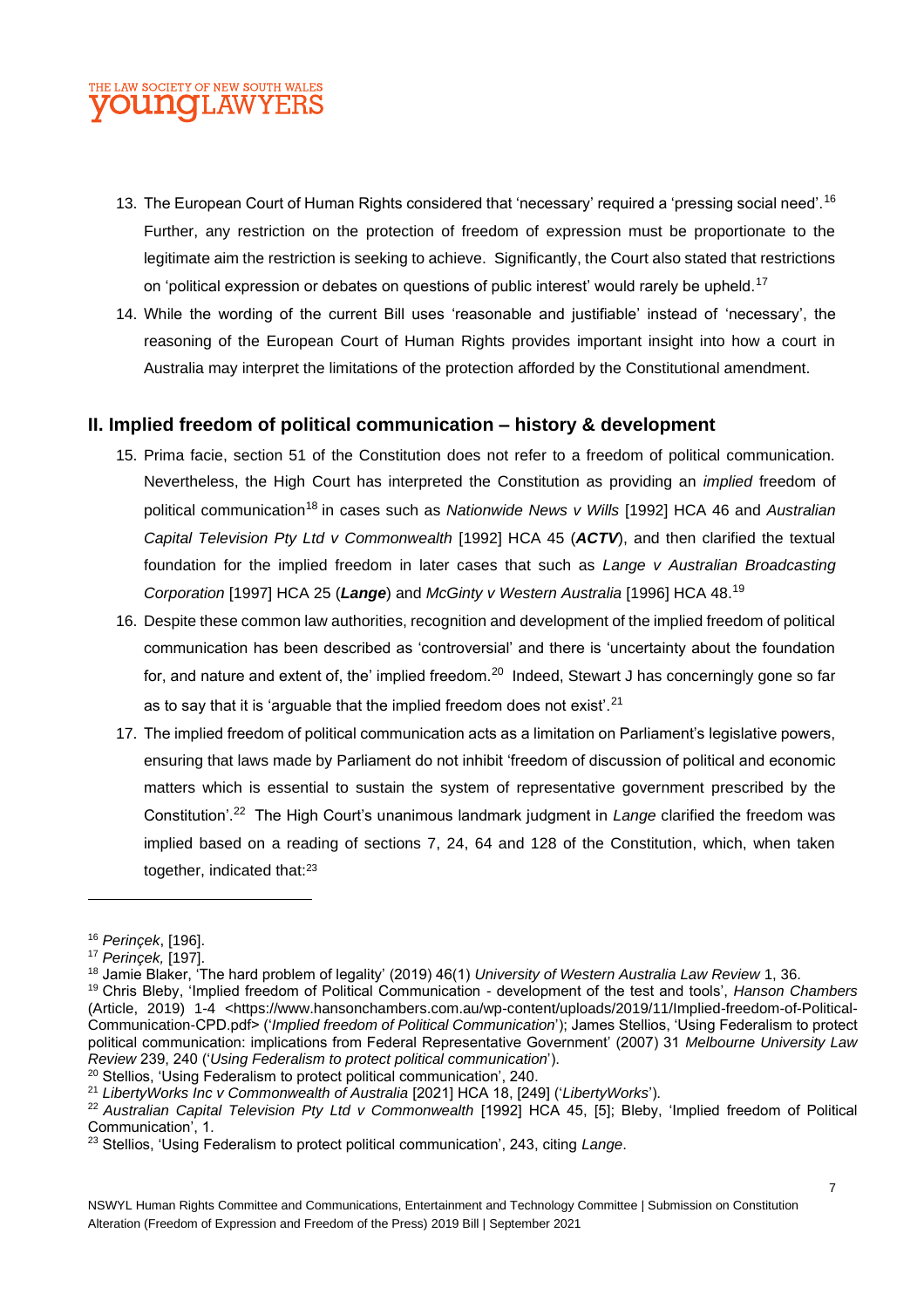

- 1. The Constitution creates a system of 'Commonwealth governmental institutions and processes: representative and responsible government and referenda';
- 2. The freedom of political communication is an 'indispensable incident' of such processes; and
- 3. The judiciary is responsible for enforcing a limitation on legislative and executive power to protect this freedom, necessary for those institutions and processes to work.
- 18. The High Court's test, as articulated in *Lange*, modified in *Coleman v Power* (2004) 220 CLR 1, and clarified in *McCloy v NSW* (2015) 257 CLR 178 is as follows: 24
	- a) Does the law in question burden this freedom about government or political matters, in its terms, operation or effect?
	- b) If so, is the purpose of the law and the means adopted to achieve that purpose legitimate, meaning are they compatible with the maintenance of representative government?
	- c) If so, is the law reasonably appropriate and adapted to serve that legitimate purpose (i.e. considering whether the limitation on the freedom is proportionate by reference to the extent of the burden effected by the impugned provision on freedom, including whether the law is suitable, necessary and adequate in its balance)?
- 19. If the answer to the first two questions is 'yes', and the answer to the third is 'no', then the law will exceed the implied limitation of legislative power. However, the second and third questions provide some leeway. Thus, a law may somewhat limit one's freedom of political communication, but the burden must be compatible and proportionate with the Constitution (e.g., the law furthers a public purpose, such as the 'maintenance and protection of an apolitical and professional public service').<sup>25</sup>

# **III. How does the proposed constitutional amendment interact with this implied political freedom?**

- 20. To date, the implied freedom of political communication has only appeared in proceedings relating to government or political contexts. For example, cases have involved consideration of political advertising, state electoral funding laws, broadcasting, postal service, restriction on funds available to political parties and candidates to meet the costs of political communication, and what Australian Public Service employees are permitted to communicate.<sup>26</sup>
- 21. Such jurisprudence is unsurprising given that the drafting of the Constitution itself was driven by financial and trade issues, as well as demarcating relations between the states and federal Parliament,

<sup>&</sup>lt;sup>24</sup> Bleby, 'Implied freedom of Political Communication', 3, 5-7.

<sup>25</sup> Bleby, 'Implied freedom of Political Communication', 14, 19, 21-22; *Comcare v Banjeri* [2009] 93 ALJR 900, [31].

<sup>26</sup> Bleby, 'Implied freedom of Political Communication', 3, 5, 9-10, 14-15.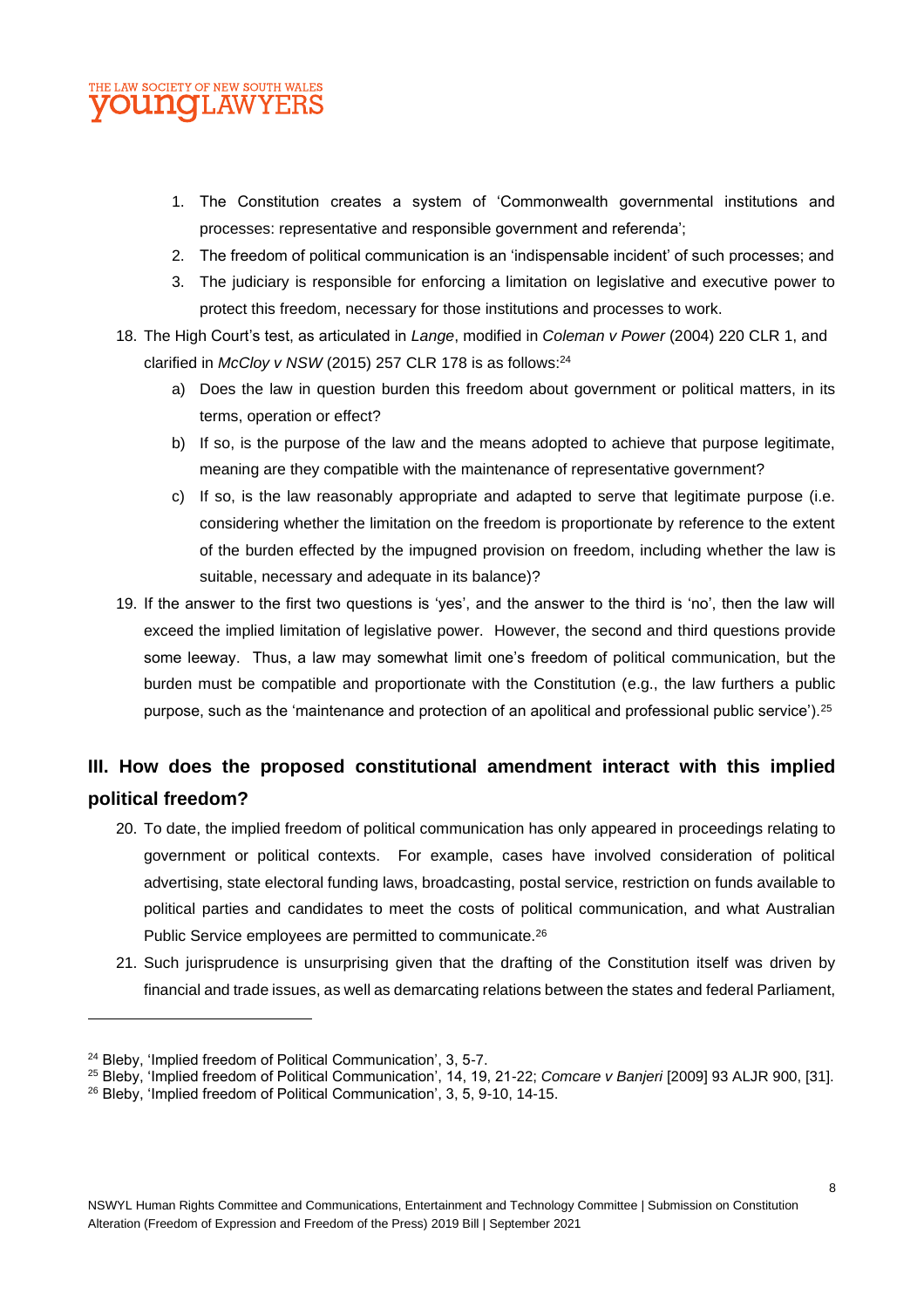

rather than being concerned with human rights. $^{27}$  Dawson J (as he was then) has pointed out that the founders of the Constitution 'deliberately rejected the proposal to include a Bill of Rights, believing that the better safeguard for the liberties of Australians would be found in a democratic Parliament'.<sup>28</sup>

- 22. The proposed constitutional amendment therefore reflects a significant departure from the intention of the original drafters of the Constitution. Not only does the Bill explicitly recognise freedom of expression, but this freedom would be a significant expansion beyond the implied freedom of political communication currently read into the text of the Constitution. The language included in the Bill suggests that the proposed freedom of expression would not be limited to any particular context and, as such, would not be restricted to political expression. Furthermore, and quite importantly, the proposed amendment expressly acknowledges the value of the freedom of the press and other media.
- 23. Section IV below outlines the benefits of the proposed constitutional amendment, and the limitations it would provide on Commonwealth legislative powers to protect freedom of expression in Australia. However, it should also be noted that there is a possibility the amendment proposed in the Bill could interact with other areas of law, including defamation and privacy law. This submission does not deal with these possible flow-on effects but should be considered by the legislature if the Bill passes.

# **IV. How does the text of the Bill enshrine a constitutional freedom of expression and what are the limitations on Commonwealth legislative powers?**

- 24. The proposed amendment will insert a new Chapter IIIA and section 80A titled 'Freedom of expression' into the Constitution. The proposal is further defined as a 'Bill for an Act to alter the Constitution to expressly protect freedom of expression, including freedom of the press'.
- 25. The formulation of this legislative prohibition is outlined below by reference to specific phrases used in the constitutional amendment proposed in the Bill, dealing first with the express provision for the freedom of expression in subsection A, and then dealing with the circumstances in which that freedom may be curtailed in subsection B.

<sup>&</sup>lt;sup>27</sup> George Williams, 'The Australian Constitution and Human Rights: A Centenary View' in Research School of Pacific and Asian Studies, Division of Pacific and Asia History, The Australian National University, *Constitutions and Human Rights in a Global Age Symposium: An Asia-Pacific Perspective* (2001) 1, 2, 3.

<sup>28</sup> The Honourable Justice Michael Kirby, 'The Australian Constitution - A Centenary Assessment' (1997) 17 *Monash University Law Review* 229, 234-235.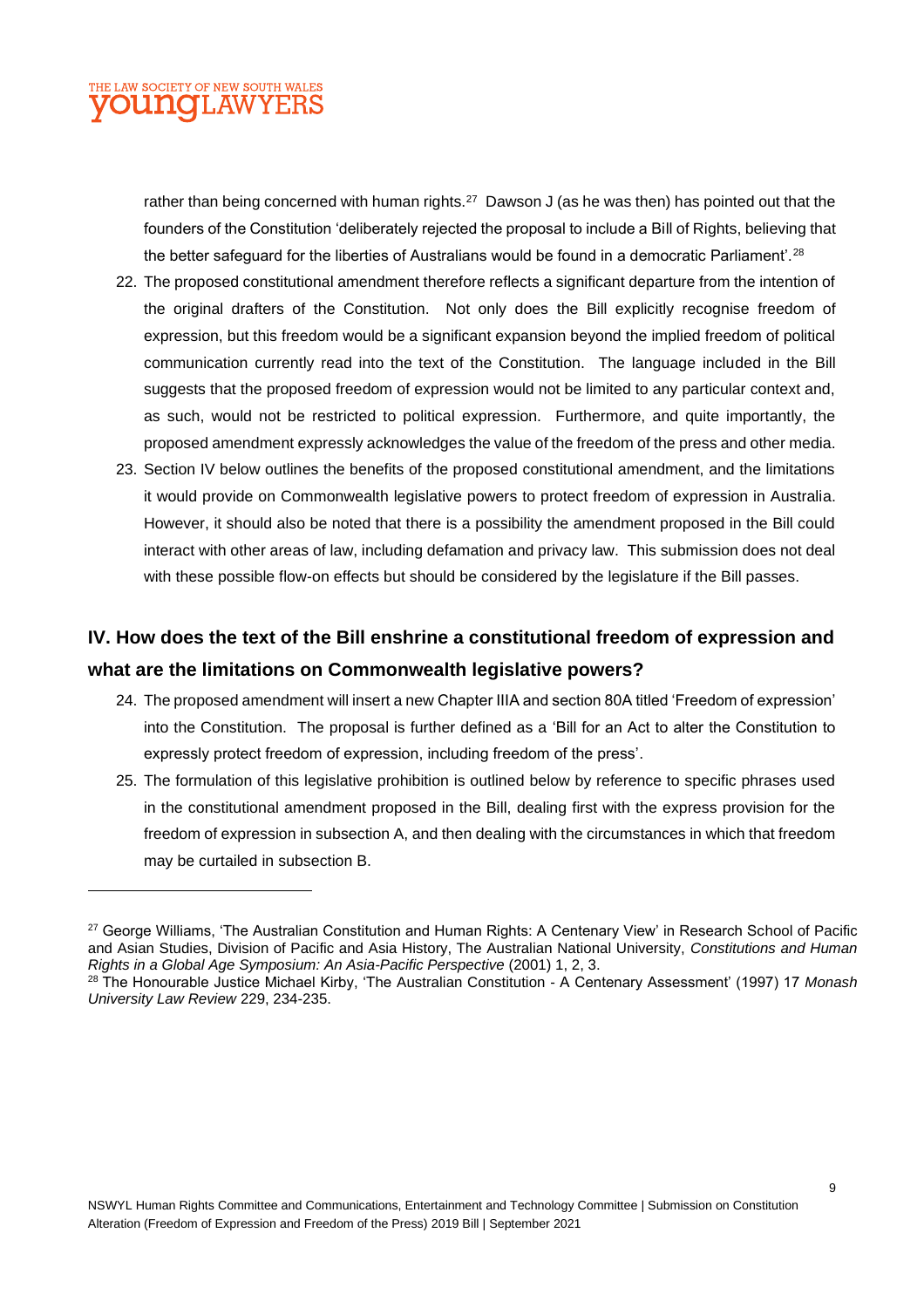

*A. The Commonwealth, a State or a Territory must not limit freedom of expression, including freedom of the press and other media*

i) *'must not limit'*

- 26. There will be a constitutional prohibition on legislation that places a 'limit' on freedom of expression, as described below. According to the Oxford Dictionary definition, a 'limit' stops something from increasing beyond a particular amount or level. In essence, the language of the amendment suggests an intention to prohibit the imposition of a threshold or restriction on freedom of expression. This prohibition is to apply to Commonwealth, state and territory legislative arms of Government.
- 27. A similar limitation exists at section 116 of the Constitution, which imposes a legislative restriction on any laws that prohibit the 'free exercise of any religion'.<sup>29</sup> However, section 116 does not apply to state legislative powers and was inherently meant to allow for state regulation of religious expression and practice.
- 28. Notably, the general limitation set out in proposed section 80A is not accompanied by a sub-clause allowing retrospective application; this could arguably preserve the prevailing nature of any federal legislation made under section 80A over state equivalents that are inconsistent.<sup>30</sup>

ii) *'freedom of expression'*

- 29. The Attorney-General's Department states that a right to 'freedom of expression' extends to any medium, including written and oral communications, the media, public protest, broadcasting, artistic works and commercial advertising.<sup>31</sup>
- 30. In the Explanatory Memorandum, reference is made to the First Amendment to the Constitution of the United States of America (**US Constitution**) which provides that Congress 'shall make no law … abridging the freedom of speech, or of the press'.<sup>32</sup> While this reference draws attention to American case law that may be used to assist in the interpretation of section 80A as proposed in the Bill, there is a significant discord in the language used to establish the right under the US Constitution and the language that would establish a freedom of expression pursuant to the constitutional amendment proposed in the Bill.

<sup>29</sup> *Australian Constitution*, s 116.

<sup>30</sup> Ibid, s 109.

<sup>31</sup> Attorney General's Department, Australian Government, 'Right to freedom of opinion and expression', *Attorney-*General's Department (Webpage) <https://www.ag.gov.au/rights-and-protections/human-rights-and-antidiscrimination/human-rights-scrutiny/public-sector-guidance-sheets/right-freedom-opinion-and-expression#what-isthe-right-to-freedom-of-opinion-and-expression>.

<sup>32</sup> Constitution Alteration (Freedom of Expression and Freedom of the Press) 2019, Explanatory Memorandum, Senators Patrick and Griff, 1 ('*Explanatory Memorandum*').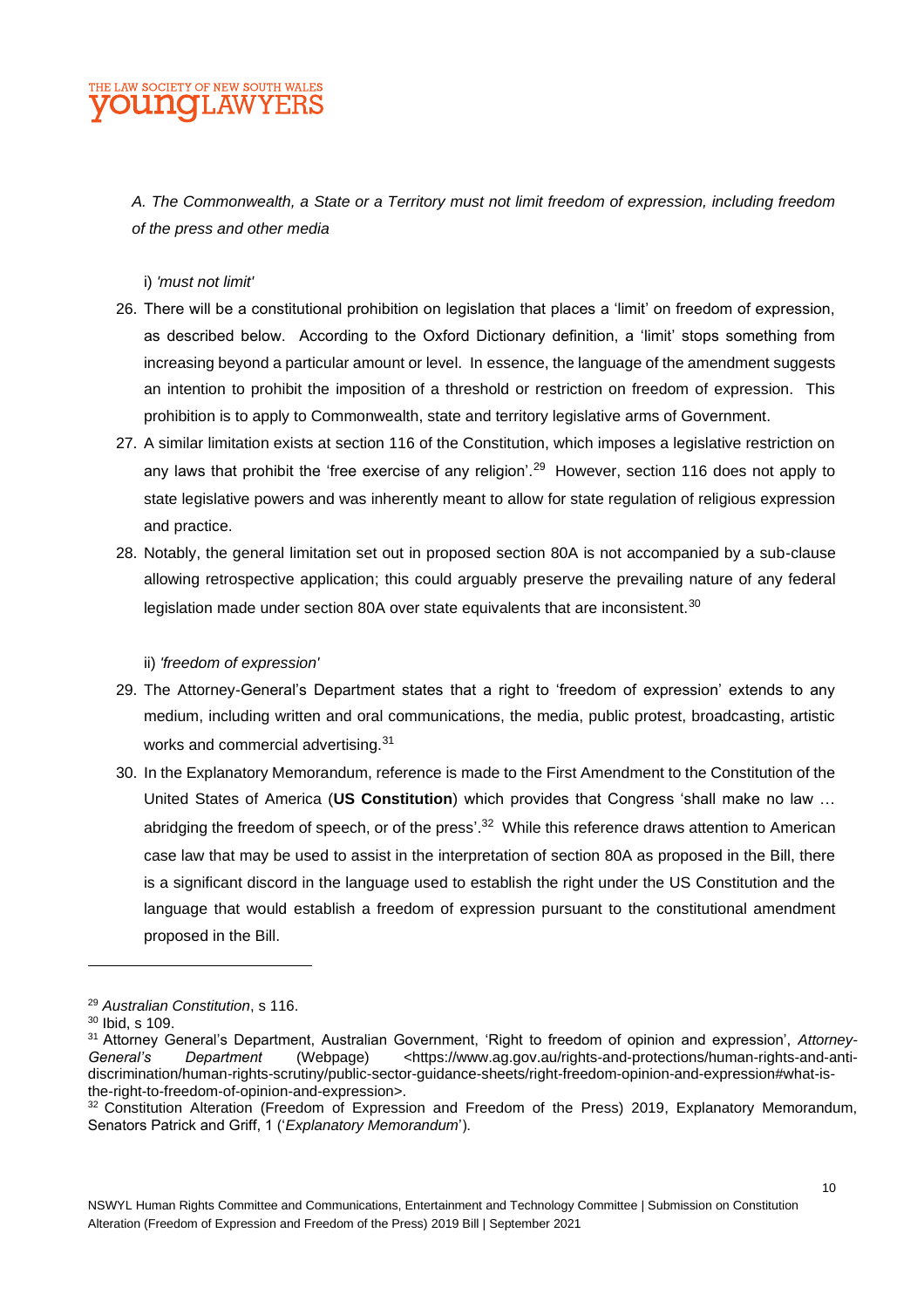

- 31. Additionally, the Committees recommend consideration be had to misinformation and hate speech. In the absence of protections for other fundamental human rights, a constitutionally enshrined right to freedom of expression could result in the proliferation of misinformation and hate speech. Concerningly, in international jurisdictions, misinformation and hate speech have been linked to both electoral interference<sup>33</sup> and a rise in violent attacks.<sup>34</sup>
- 32. The Committees recommend that proposed section 80A should contain an explicit provision ensuring that protections against hate speech are not overridden.

#### iii) *'including freedom of the press and other media'*

33. The Explanatory Memorandum justifies this specific reference to 'freedom of the press and other media' as recognising the 'vital importance of journalism and publishing in all its forms for the functioning of an open, free and democratic society'.<sup>35</sup> It follows that the provision is not to be read as exhaustive and 'does not limit who may be afforded these protections'.<sup>36</sup>

*B. However, a law of the Commonwealth, a State or a Territory may limit the freedom only if the limitation is reasonable and justifiable in an open, free and democratic society*

#### i) *'may limit the freedom'*

34. Pursuant to the Bill, the constitutional freedom of expression will be qualified. This phrase acts as a proviso such that limits that would otherwise be impermissible, as described above will be permitted in specified circumstances.

#### ii) '*only if the limitation is reasonable and justifiable'*

35. 'Reasonable' has been the subject of judicial scrutiny across many areas of law. In an administrative law context, it is closely associated with an action being just, proportionate and for legitimate reasons. Every word in a provision has work to do,  $37$  and the inclusion of this phrase is particularly important. The use of the word 'reasonable' could be read as an incorporation of the three-part proportionality test in *Lange* into proposed section 80A.

<sup>33</sup> Samantha Bradshaw, Hannah Bailey and Phillip N Howard, *Industrialized Disinformation 2020 Global Inventory of Organized Social Media Manipulation* (Report, 2020) https://demtech.oii.ox.ac.uk/wp- <content/uploads/sites/127/2021/01/CyberTroop-Report20-FINALv.3.pdf>.

<sup>34</sup> Zachary Laub, 'Hate Speech on Social Media: Global Comparisons', *Council on Foreign Relations* (Report, 7 June 2019) <https://www.cfr.org/backgrounder/hate-speech-social-media-global-comparisons>.

<sup>&</sup>lt;sup>35</sup> Explanatory Memorandum, 3.

<sup>36</sup> Ibid.

<sup>37</sup> *Clyne v Deputy Federal Commissioner of Taxation* (1981) 150 CLR 1.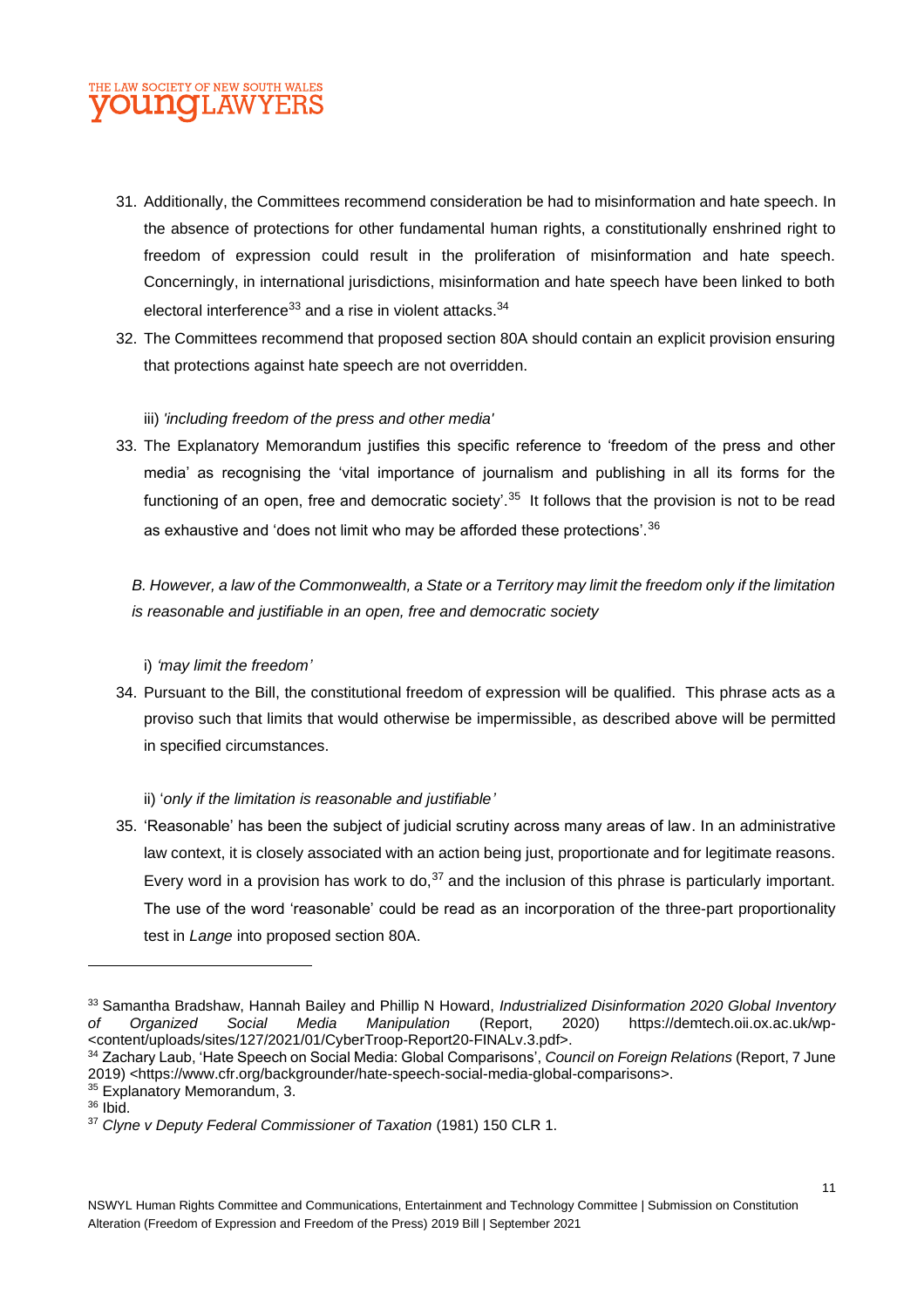### THE LAW SOCIETY OF NEW SOUTH WALES **VOUNGLAWYERS**

36. The Explanatory Memorandum provides guidance as to what subject matter could be considered as providing for a 'reasonable and justifiable' exception, including 'censorship of military secrets … in time of war to protect Australia's democratic system of government', or the 'publication of national security information ... to ensure the Australian Government can fulfil its responsibilities in relation to national defence'.<sup>38</sup> However, there is no specific definition of 'reasonable and justifiable' provided in the Bill or its accompanying materials, which may lead to uncertainty. In the absence of further guidance for statutory interpretation in the Bill, or in the Explanatory Memorandum and Second Reading Speech, further clarification is likely to be sourced from international jurisdictions. However, it would be beneficial to include further guidance in the text of proposed section 80A similar to the guidance provided in the section 13(2) of the *HRA (Qld)* and section 7(2) of the *CHRRA (Vic)*.

#### iii) '*in an open, free and democratic society'*

- 37. This phrase provides a counter-balance to the exception of 'reasonable and justifiable' by citing democratic values and principles of public interest in a society being "open" and "free". The phrase therefore acts, to some extent, as a safeguard, preventing the passing of legislation that may abrogate freedom of expression if doing so would run contrary to the very intent behind the constitutional amendment.
- 38. However, the terms are highly subjective and a test of what is democratic, and what is not, will be a difficult exercise for policymakers, citizens, and the judiciary alike. The Explanatory Memorandum only provides that '[a]ny limitations on freedom of expression must be consistent with and supportive of Australia's democratic system of government and the open and free nature of Australian society'. $^{\rm 39}$ There is no further description of how this is to be assessed, and against what standard.

<sup>38</sup> Explanatory Memorandum, 3.

<sup>39</sup> Explanatory Memorandum, 3.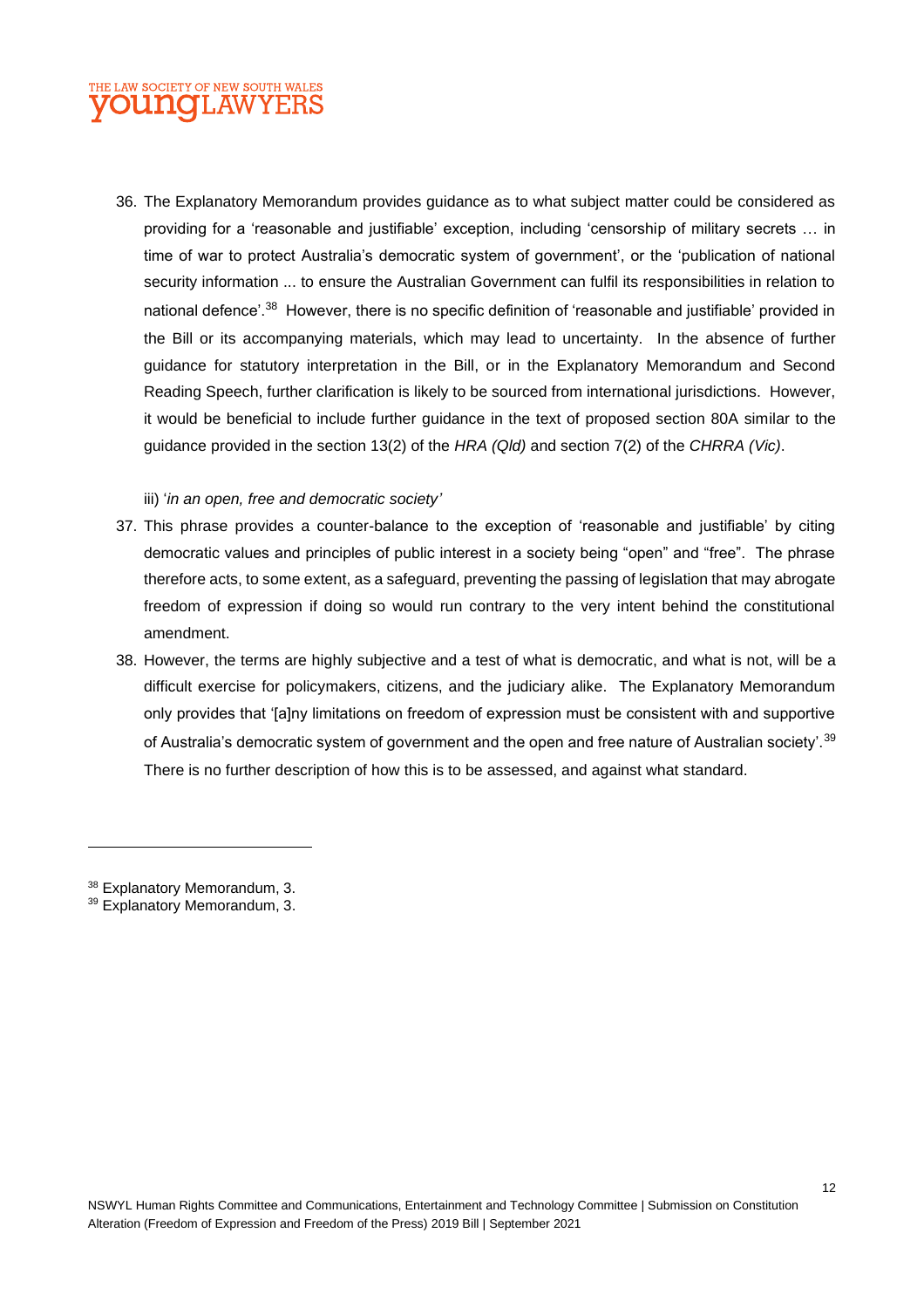#### **Recommendation 1**

The Committees recommend the following amendments to section 80A as proposed by the Bill:

- a. The inclusion of a definition section that provides the meaning of 'reasonable' and 'justifiable', and therefore what this limitation is intended to encompass;
- b. Further clarity in the Second Reading Speech and/or Explanatory Memorandum to assist in the interpretation of 'an open, free and democratic society' for the purposes of assessing what is reasonable and justifiable in that context;
- c. An amendment of the wording of proposed section 80A to read as 'reasonable, proportionate and justifiable' in order to import the existing considerations at common law (both state and federal), and from international jurisdictions that have legislated explicit freedoms of expression in similar terms; and
- d. The incorporation of an explicit provision ensuring that protections against hate speech are not overridden.

## **Part Two: International Best Practice**

#### **Understanding freedom of expression in international human rights law**

- 39. Freedom of expression, often coupled with freedom of opinion, is a human right that is "indispensable … for the full development of the person", "essential for any society" and a "foundation stone for every free and democratic society".<sup>40</sup>
- 40. Freedom of expression might be considered a threshold right, in that it is necessary for the enjoyment and enhancement of other rights, including the right to vote,<sup>41</sup> the right to protest,<sup>42</sup> and the twin freedoms of assembly and association.<sup>43</sup>

<sup>&</sup>lt;sup>40</sup> Human Rights Committee, *General Comment No 34, Article 19, Freedoms of opinion and expression*, 102<sup>nd</sup> sess, UN Doc CCPR/C/GC/34 (12 September 2011), 1 [2].

<sup>&</sup>lt;sup>41</sup> Human Rights Committee, *General Comment No 34, Article 19, Freedoms of opinion and expression*, 102<sup>nd</sup> sess, UN Doc CCPR/C/GC/34 (12 September 2011), 1 [3]; Human Rights Committee, *General Comment No. 25, Article*  25, Participation in Public Affairs and the Right to Vote, 57<sup>th</sup> session, UN Doc CCPR/C/21/Rev.1/Add.7 (12 July 1996), 3 [12].

<sup>42</sup> Emily Howie, 'Protecting the human right to freedom of expression in international law' (2018) 20(1) *International Journal of Speech-Language Pathology* 12, 13-14.

<sup>43</sup> Human Rights Committee, *General Comment No 34, Article 19, Freedoms of opinion and expression*, 102nd sess, UN Doc CCPR/C/GC/34 (12 September 2011), 1 [3].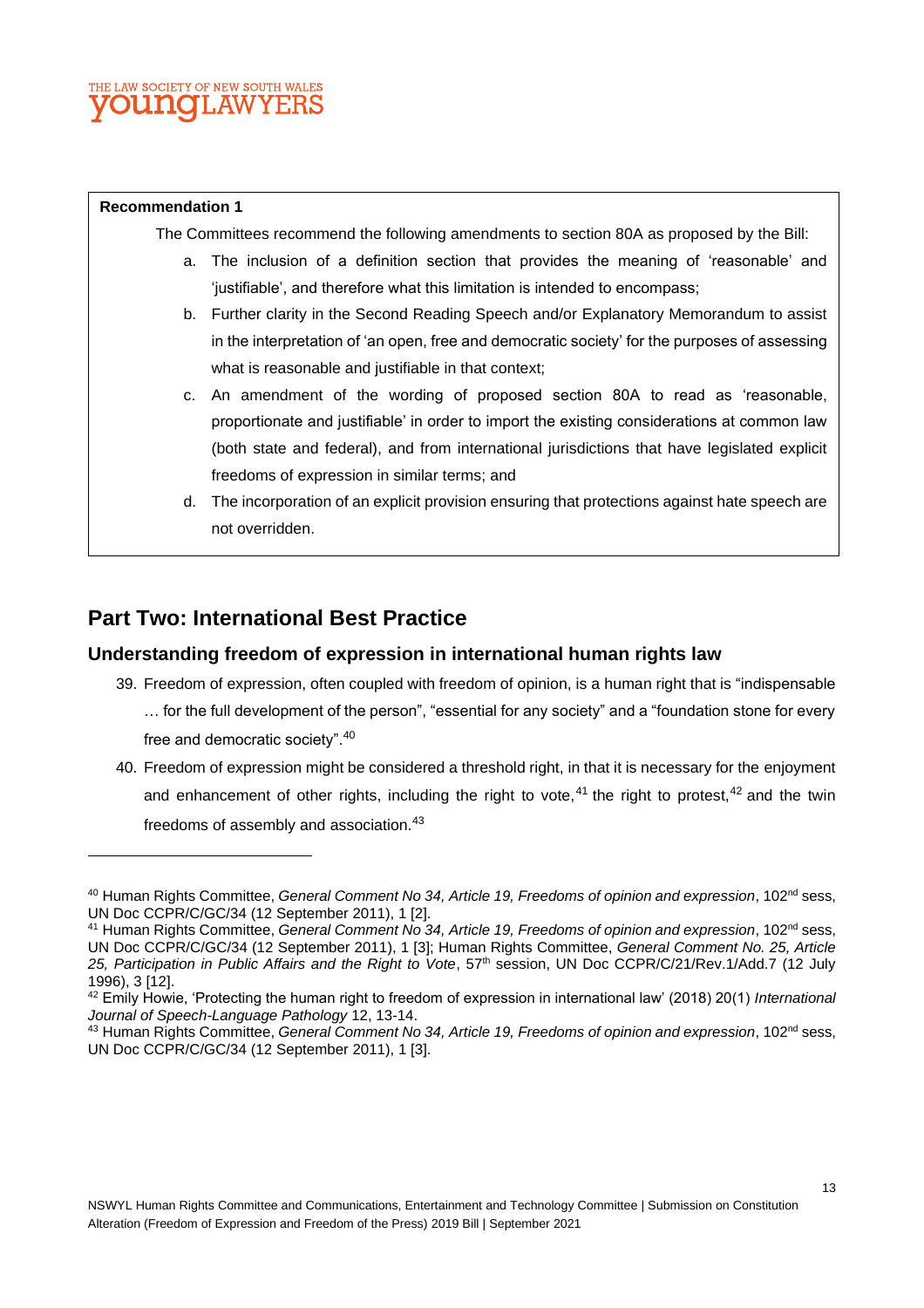

41. The freedom is set out in Article 19 of two key international human rights conventions, namely the *Universal Declaration of Human Rights* (**UDHR**) <sup>44</sup> and the ICCPR. 45

UDHR Article 19 expresses the freedom of expression in the following, uninhibited, terms:

"*Everyone has the right to freedom of opinion and expression; this right includes freedom to hold opinions without interference and to seek, receive and impart information and ideas through any media and regardless of frontiers*". 46

ICCPR Article 19 expresses the freedom in slightly more confined terms:

"*2. Everyone shall have the right to freedom of expression; this right shall include freedom to seek, receive and impart information and ideas of all kinds, regardless of frontiers, either orally, in writing or in print, in the form of art, or through any other media of his choice.*

*3. The exercise of the rights provided for in paragraph 2 of this article carries with it special duties and responsibilities. It may therefore be subject to certain restrictions, but these shall only be such as are provided by law and are necessary:*

*(a) For respect of the rights or reputations of others;*

*(b) For the protection of national security or of public order (ordre public), or of public health or morals.*" 47

- 42. Freedom of expression is *not* an absolute right and can be restricted where it is necessary and proportionate to do so.<sup>48</sup> While the scope of 'necessary restrictions' is inherently undefined, some guidance is afforded by the *ECHR* which, at Article 10, states that "formalities, conditions, restrictions or penalties … [that] are necessary in a democratic society" may be: "*in the interests of national security, territorial integrity or public safety, for the prevention of disorder or crime, for the protection of health or morals, for the protection of the reputation or rights of others, for preventing the disclosure of information received in confidence, or for maintaining the authority and impartiality of the judiciary*".<sup>49</sup>
- 43. Elsewhere, the United Nations Human Rights Committee has stated that 'necessary' restrictions must consider the form and means of expression,  $50$  must be for a legitimate purpose,  $51$  and must be

UN Doc CCPR/C/GC/34 (12 September 2011), 8 [34].

<sup>44</sup> *Universal Declaration of Human Rights*, GA Res 217A (III), UN GAOR, UN Doc A/810 (10 December 1948) Art. 19.

<sup>45</sup> *International Covenant on Civil and Political Rights*, opened for signature on 16 December 1966, 999 UNTS 171 (entered into force 23 March 1976) Art. 19.

<sup>46</sup> *Universal Declaration of Human Rights*, GA Res 217A (III), UN GAOR, UN Doc A/810 (10 December 1948) Art. 19.

<sup>47</sup> *International Covenant on Civil and Political Rights*, opened for signature on 16 December 1966, 999 UNTS 171 (entered into force 23 March 1976) Art. 19(2)-(3).

<sup>48</sup> Emily Howie, 'Protecting the human right to freedom of expression in international law' (2018) 20(1) *International Journal of Speech-Language Pathology* 12, 13. <sup>49</sup> *ECHR*.

<sup>&</sup>lt;sup>50</sup> Human Rights Committee, *General Comment No 34, Article 19, Freedoms of opinion and expression*, 102<sup>nd</sup> sess,

<sup>51</sup> Ibid, [33].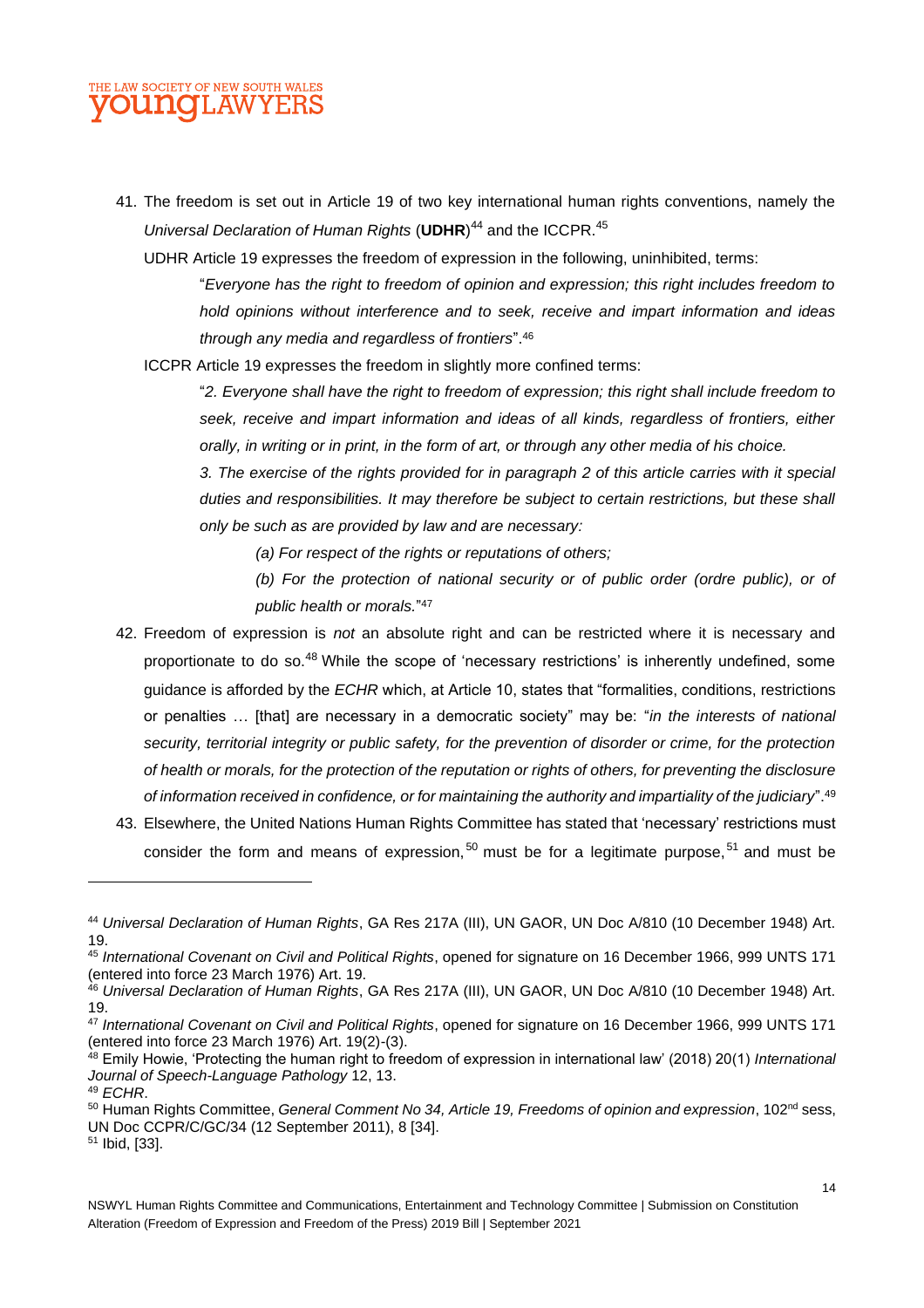

"appropriate to achieve their protective function … the least intrusive instrument amongst those which might achieve their protective function."<sup>52</sup>

44. Australia ratified the ICCPR in 1980,<sup>53</sup> including the freedom of expression, but is yet to adopt any of its provisions in its domestic legislation. The Committees note that an express freedom of expression is otherwise effectively non-existent in the Australian regulatory and common law landscape, save for the limited implied freedom of political communication.<sup>54</sup> The Committees suggest that an express legal protection of freedom of expression, such as that contemplated by proposed section 80A, invites the formal adoption of the ICCPR into domestic legislation.

#### **Recommendation 2**

The Committees recommend that the Senate Standing Committee ensure that any legal protection of freedom of expression complies with Australia's obligations under international human rights conventions, including, but not limited to, the ICCPR.

#### **Leading jurisdictions**

- 45. The Senate Standing Committee ought to look to leading international jurisdictions for guidance in formulating and applying legal protection for freedom of expression. In the absence of an international index of freedom of expression best practice, Reporters Without Borders (**RSF**) 2021 World Press Freedom Index<sup>55</sup> may be the most reliable indicator of free expression available.
- 46. The three leading jurisdictions on that index are Norway (6.72), Finland (6.99) and Sweden (7.24).<sup>56</sup>

#### *Norway*

47. Part E of the Norwegian Constitution ('*Kongeriket Norges Grunnlov*') entrenches a number of human rights including freedom of expression.<sup>57</sup> At Article 100, the freedom is expressed in extensive terms and includes express provision for criticism of the State, censorship, and access to State and municipal documentation. Article 100 also stipulates a positive duty upon authorities of the State to "create conditions that facilitate open and enlightened public discourse".<sup>58</sup>

<sup>52</sup> Ibid, [34] citing Human Rights Committee, *General Comment No 27, Article 12, Freedom of Movement*, 67th sess, UN Doc CCPR/C/21/Rev.1/Add.9 (2 November 1999) 3 [14].

<sup>53</sup> *International Covenant on Civil and Political Rights* [1980] ATS 23.

<sup>54</sup> See *Lange v Australian Broadcasting Corporation* (1997) 189 CLR 250; *Australian Broadcasting Corporation v Lenah Game Meats Pty Ltd* (2001) 208 CLR 199, 300-339 [337]-[348] (Callinan J); *Monis v The Queen* (2013) 249 CLR 92, 181-184 [243]-[251] (Heydon J); [2021] HCA 18, 113-114 [300]-[304].

<sup>54</sup> [2021] HCA 18, 113-114 [300]-[304].

<sup>55</sup> Reporters Without Borders, '2021 World Press Freedom Index' (Web Page, 2021) <https://rsf.org/en/ranking>. <sup>56</sup> Ibid.

<sup>57</sup> *Kongeriket Norges Grunnlov 1814* [Constitution of Norway 1814], Part E, Article 100.

<sup>58</sup> Ibid.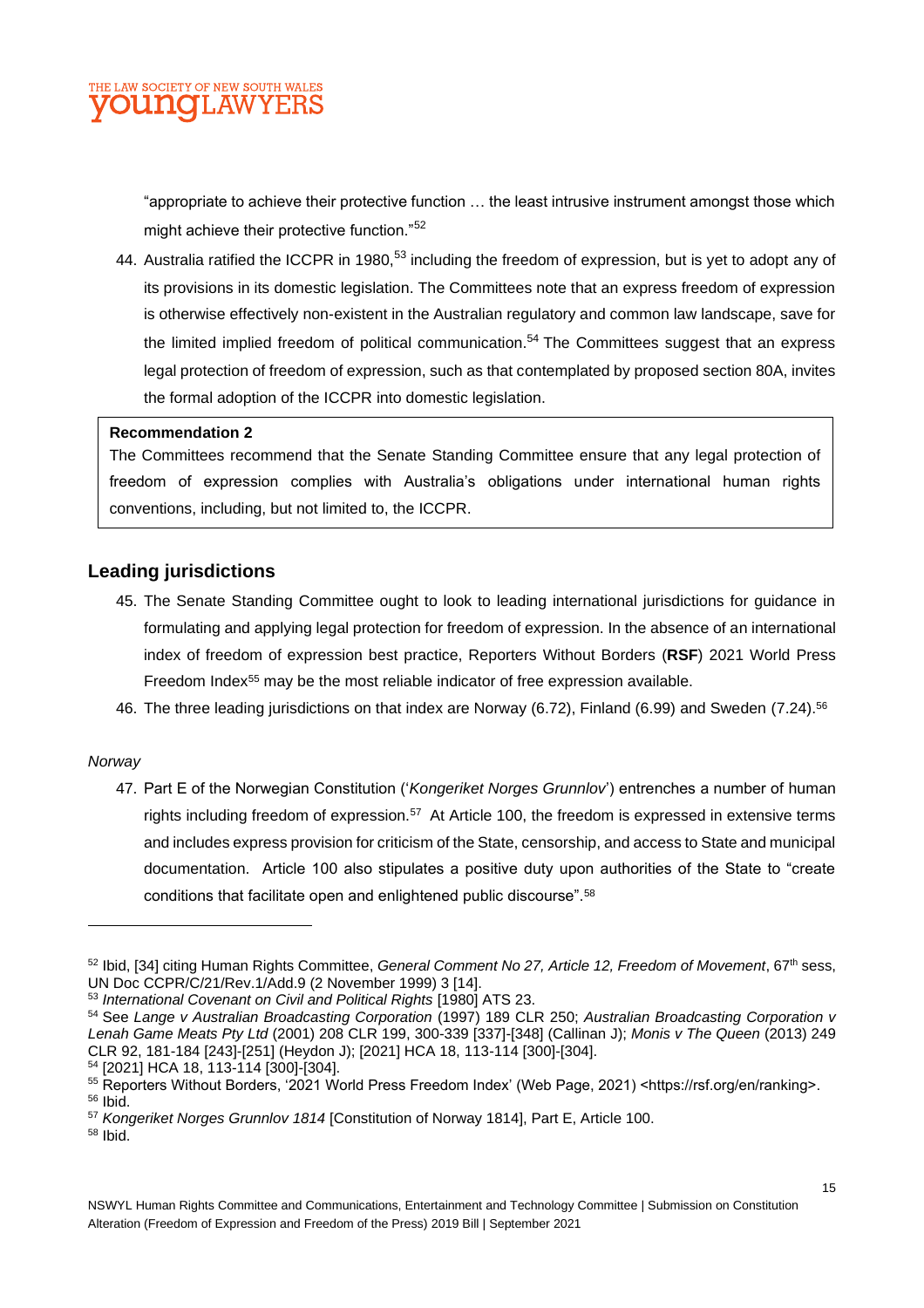#### THE LAW SOCIETY OF NEW SOUTH WALES **OUNOLAWYERS**

48. Beyond the Constitution, the Norwegian Government has developed a formal strategy against hate speech<sup>59</sup> and has been otherwise encouraged by the UN Human Rights Committee for its legislative efforts to diversify media ownership and ensure editorial freedom.<sup>60</sup>

#### *Finland*

- 49. Freedom of expression in Finland is jointly protected by Section 12 of the Constitution ('*Suomen Perustuslaki*') and the *Act on the Exercise of Freedom of Expression in Mass Media 2003* (Finland). The latter expressly provides that "interference with the activities of the media shall be legitimate only in so far as it is unavoidable, taking due note of the importance of the freedom of expression in a democracy subject to the rule of law".<sup>61</sup> Interestingly, the law of criminal defamation is limited in its application to corporations and generally applies only to natural persons.<sup>62</sup>
- 50. However, while hate speech is forbidden, the prohibiting law is relatively ineffectual and does not expressly prohibit criticism or expression of opinion against people on the basis of sexual orientation, race, skin colour, places of birth, ethnic origin, religion or belief, or disability.<sup>63</sup>

#### *Sweden*

- 51. The protection of freedom of expression in Sweden is tripartite and constitutionally enshrined. <sup>64</sup> Sweden was the first country to include freedom of the press in its constitution, in 1766.<sup>65</sup> Consistent with international norm, freedom of expression in Sweden may be restricted in relation to high treason, war mongering, espionage, classified information, insurgency, inciting crime and obstructing civil liberties.<sup>66</sup>
- 52. Further, media ownership is highly concentrated in Sweden, with more than 90% of daily press controlled by just six owners.<sup>67</sup>

<sup>&</sup>lt;sup>59</sup> Norwegian Ministry of Children and Equality, 'The Government's Strategy against Hate Speech 2016-2020' (Strategy, November 2015).

<sup>&</sup>lt;sup>60</sup> Human Rights Committee, *Consideration of reports submitted by States parties under article 40 of the Covenant, Norway*, 103rd sess, UN Doc. CCPR/C/NOR/CO/6, 1-2 [3].

<sup>61</sup> *Act on the Exercise of Freedom of Expression in Mass Media 2003* (Finland) s 1.

<sup>62</sup> *Criminal Code of Finland 2015* (Finland) Art. 24(9).

<sup>63</sup> *Criminal Code of Finland 2015* (Finland) ch 11 s 11.

<sup>64</sup> *Regeringsformen* [Fundamental Rights and Freedoms] (Sweden), Ch 2; *Tryckfrihetsforordningen 1949* [Freedom of the Press Act 1949] (Sweden); *Yttrandefrihetsgrundlagen* [Fundamental Law on Freedom of Expression] (Sweden).

<sup>&</sup>lt;sup>65</sup> Government of Sweden, 'Openness in Sweed: Free speech, free press and overall transparency are key to Swedish society' (Web Page, 1 June 2021) <https://sweden.se/life/democracy/openness-in-sweden>.

<sup>66</sup> *Tryckfrihetsforordningen 1949* [Freedom of the Press Act 1949] (Sweden) ss 11-14.

<sup>67</sup> Reporters Without Borders, 'Sweden' (Web Page, 2021) <https://rsf.org/en/sweden>.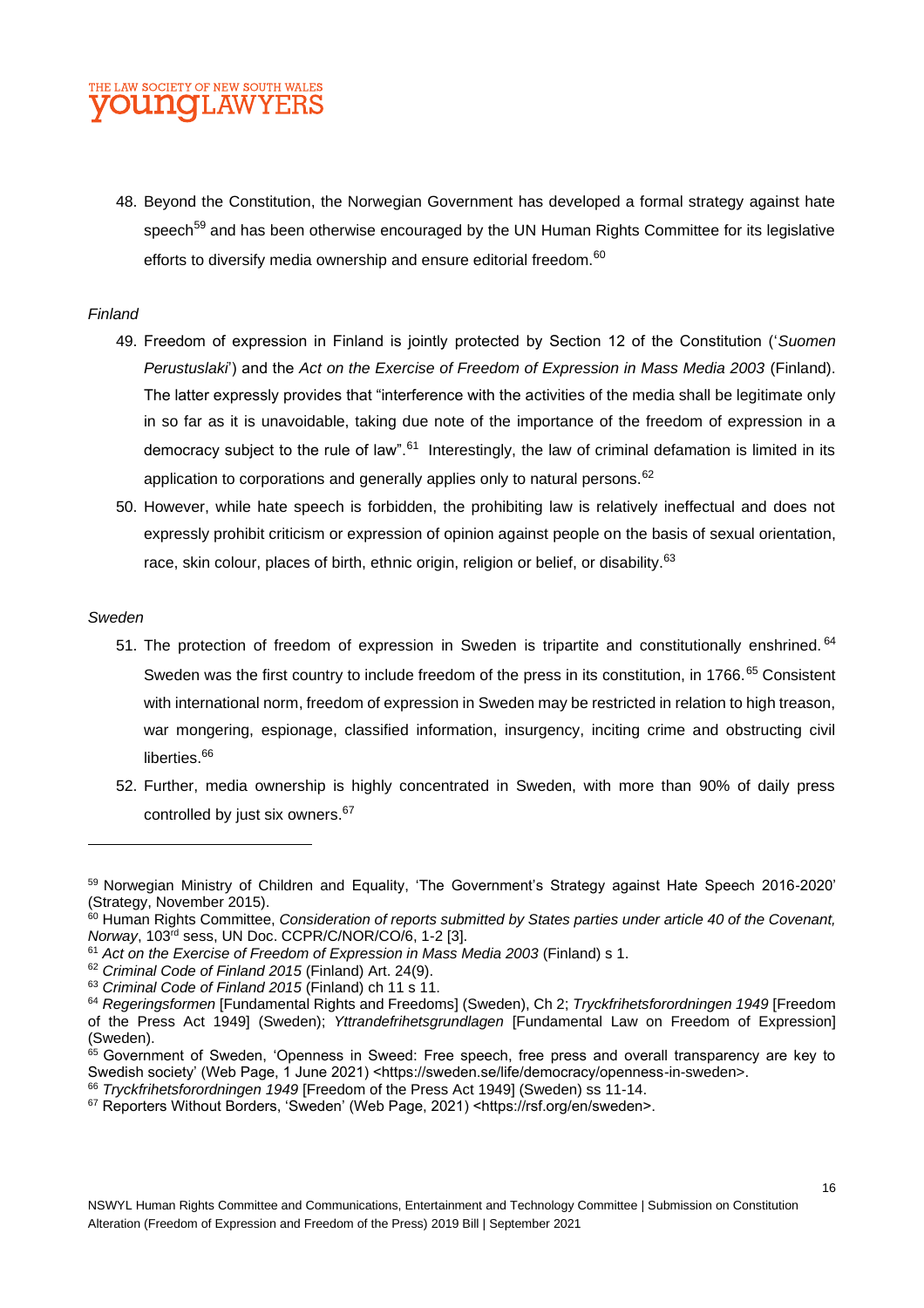

53. While the protection of freedom of expression is incomplete in every jurisdiction, the Committees suggest that an Australian approach to protecting and ensuring the freedom should be informed by the aforementioned leading international approaches.

### **Part Three: Source, form and other considerations**

#### **Source of protection**

54. The source, constitutional or otherwise, of a protection of the freedom of expression will significantly alter its effect in relation to legislative contraventions by the State. This is evident in comparable jurisdictions, such as Canada and the United Kingdom, and should inform the Australian approach.

#### *Canada*

- 55. The *Canadian Charter of Rights and Freedoms* (*Charter*) is constitutionally enshrined, <sup>68</sup> and includes freedom of expression.<sup>69</sup>
- 56. The protection of *Charter* rights is tempered, however, by section 1 of the *Charter*, which provides that all rights and freedoms guaranteed by it are subject to "such reasonable limits prescribed by law as can be demonstrably justified in a free and democratic society."<sup>70</sup> The Committees note that the text of proposed section 80A contains a similar condition.
- 57. Accordingly, where there is a contravention of a *Charter* right, the Courts consider that contravention by reference to this test of reasonableness and demonstrable justification. This is a balancing test, weighing the objectives of the contravening party against the interests of the individual claiming that a *Charter* right has been violated.
- 58. If a legislative contravention of a *Charter* right is deemed to be in excess of "reasonable limits" by virtue of the *Charter's* constitutional entrenchment, then the Courts may invalidate that legislation. This provides powerful and practical effect to human rights protections in the Canadian jurisdiction.

#### *United Kingdom*

59. In contrast, human rights are protected by statute in the United Kingdom (**UK**), namely the *Human Rights Act 1988* (UK). Consistent with Article 10 of *ECHR*, <sup>71</sup> sections 1 and 12 of the *Human Rights*  Act protect freedom of expression in that jurisdiction.<sup>72</sup>

<sup>68</sup> *Canadian Charter of Rights and Freedoms*.

<sup>69</sup> Ibid, s 2(b).

<sup>70</sup> *Constitution Act 1982*, s 1.

<sup>71</sup> *ECHR* Art 10.

<sup>72</sup> *Human Rights Act 1988* (UK) ss 1, 12.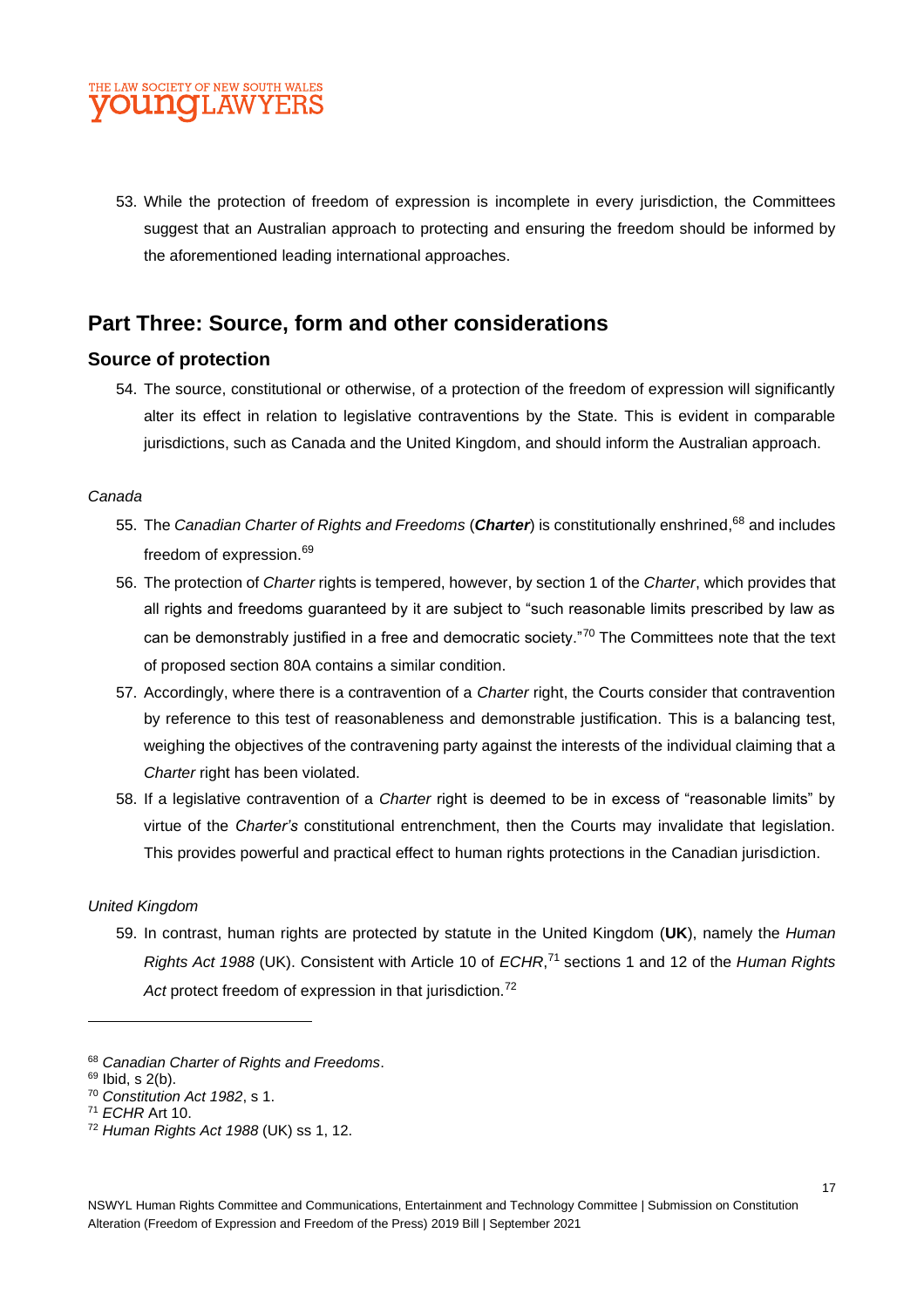- 60. As is the case in Canada, Article 10 of the *ECHR*, as replicated in Schedule 1 of the *Human Rights Act*, tempers this protection, stating that the exercise of the freedom of expression "may be subject to formalities, conditions, restrictions or penalties as are prescribed by law and are necessary in a democratic society".<sup>73</sup>
- 61. These formalities, conditions, restrictions or penalties are defined non-exhaustively, and may be "in the interests of national security, territorial integrity or public safety, for the prevention of disorder or crime, for the protection of health or morals, for the protection of the reputation or rights of others, for preventing the disclosure of information received in confidence, or for maintaining the authority and impartiality of the judiciary".<sup>74</sup>
- 62. Importantly, however, where a legislative contravention of the *Human Rights Act* exceeds those restrictions that are "necessary in a democratic society",<sup>75</sup> the UK Courts are not afforded the power to invalidate, bind or otherwise affect the enforcement of the contravening legislation.<sup>76</sup> Of the 43 declarations of incompatibility made since the introduction of the HRA on 2 October 2000,<sup>77</sup> only 26 have resulted in a governmental response,<sup>78</sup> with a further 10 overturned on appeal.<sup>79</sup> Even where a declaration of incompatibility is upheld, remedial responses from the legislature can take many years, meaning that contravening legislation remains in effect until it is amended or revoked.<sup>80</sup>
- 63. This is a significantly weaker protection of the freedom of expression that undermines the primacy of human rights.

#### **Form of protection**

64. The Committees suggest that the protection of freedom of expression, in isolation from other related freedoms, is inappropriate and may compromise the effectiveness of proposed section 80A. As a

<sup>75</sup> Ibid.

<sup>73</sup> *ECHR*, Art. 10(2); *Human Rights Act 1988* (UK) Sch 1, Art. 10.

<sup>74</sup> *ECHR*, Art. 10(2); *Human Rights Act 1988* (UK) Sch 1, Art. 10.

<sup>76</sup> *Human Rights Act 1988* (UK) s 4(6).

<sup>&</sup>lt;sup>77</sup> Ministry of Justice (UK), 'Responding to human rights judgments: Report to the Joint Committee on Human Rights on the Government's response to human rights judgments 2019-2020' (CP 347, December 2020) ('Responding to human rights judgments') 30.

<sup>78</sup> Ministry of Justice (UK), 'Responding to human rights judgments', 30; see, e.g., *R (on the application of H) v Mental Health Review Tribunal for the North and East London Region & The Secretary of State for Health* [2001] EWCA Civ 633; *McR's Application for Judicial Review* [2002] NIQB 58; *Smith v Scott* [2007] CSIH 9.

<sup>79</sup> Ministry of Justice (UK), 'Responding to human rights judgments', 30; see, e.g., *R (on the application of Alconbury Developments Ltd.) v Secretary of State for the Environment, Transport and the Regions* [2001] HRLR 2; *Wilson v First County Trust Ltd (No. 2)* [2001] EWCA Civ 415; *R (on the application of the Joint Council for the Welfare of Immigrants) v Secretary of State for the Home Department* [2019] EWHC 452 (Admin).

<sup>80</sup> See, e.g., *Smith v Scott* [2007] CSIH 9; Edward Bates, 'Analysing the Prisoner Voting Saga and the British Challenge to Strasbourg' (2014) 14(3) *Human Rights Law Review* 503.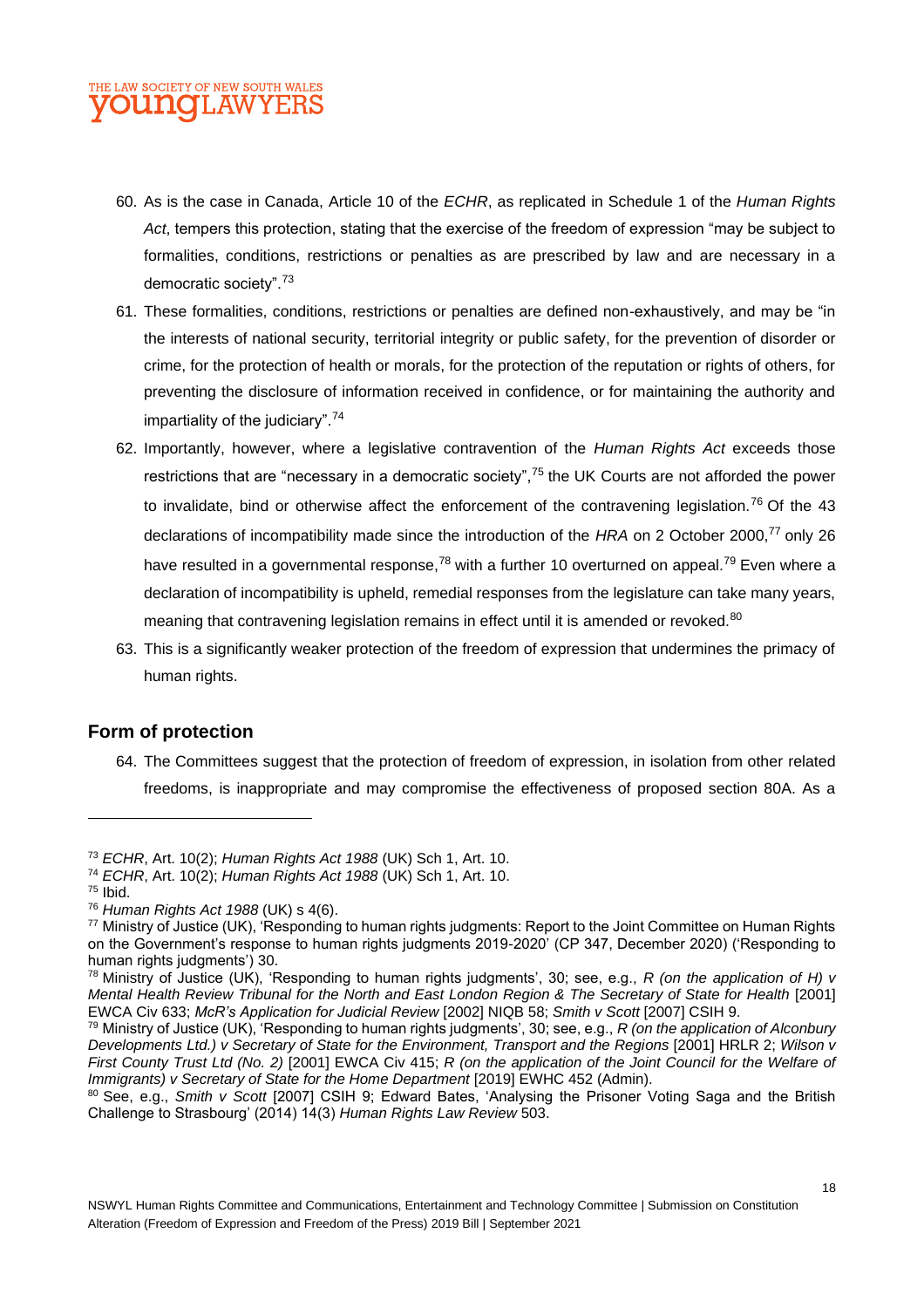

result, the proposed section should form one part of a comprehensive charter of human rights, such that the protection of one right is not compromised by the absence of protection for another.

- 65. The Committees suggest that the separation of freedom of expression from freedom of assembly, for example, is artificial and impractical. While these two freedoms are, theoretically and normatively, separate, the frequency with which they coincide cannot be ignored.
- 66. In the context of protest, for example, freedom of expression and freedom of assembly necessarily coexist. Without protecting freedom of assembly, any shelter provided by proposed section 80A will be rendered ineffectual.
- 67. The Committees suggest that protecting a multitude of rights within a larger charter strengthens the protection of each individual right therein.

#### **Recommendation 3**

The Committees recommend that proposed section 80A be a part of a comprehensive charter of human rights.

#### **Other considerations**

#### **Freedom of the Press and media diversity**

- 68. In the context of the Australian media, proposed section 80A may fail to effectively protect freedom of expression without the removal of other barriers to freedom of expression.
- 69. While media diversity is key to a well-functioning democracy,  $81$  ownership of Australian newspapers and other media industries is among the most concentrated in the world.<sup>82</sup> resulting in reported biased and unreliable coverage in Australian commercial media.<sup>83</sup> This is reflected in public mistrust of the media, with only 43% of Australians stating that they trust the news and 64% expressing concern over misinformation in digital news media.<sup>84</sup>

<sup>81</sup> Ross Thorley, 'Intervene: How the Government can secure media diversity', *Independent Australia* (online, 20 Jul 2019) <https://independentaustralia.net/business/business-display/intervene-how-government-can-secure-mediadiversity,12920>.

<sup>82</sup> Nick Evershed, 'Australia's newspaper ownership is among the most concentrated in the world', *The Guardian* (online, 14 Nov 2020) <https://www.theguardian.com/news/datablog/2020/nov/13/australia-newspaper-ownershipis-among-the-most-concentrated-in-the-world>.

<sup>83</sup> Centre for Media Transition, *News in Australia Impartiality and commercial influence: Review of literature and* research (January 2020), <https://www.acma.gov.au/sites/default/files/2020-01/News%20in%20Australia\_Impartiality%20and%20commercial%20influence\_Review%20of%20literature%20an d%20research.pdf>; The AIM Network, 'Democracy and diversity: media ownership in Australia', *Council on Foreign Relations* (23 June 2014) <https://theaimn.com/democracy-diversity-media-ownership-australia/>.

<sup>84</sup> Sora Park, Caroline Fisher, Kieran McGuinness, Jee Young Lee and Kerry McCallum, *Digital News Report: Australia 2021* (Report, June 2021) 11 <https://apo.org.au/sites/default/files/resource-files/2021-06/aponid312650\_0.pdf>.